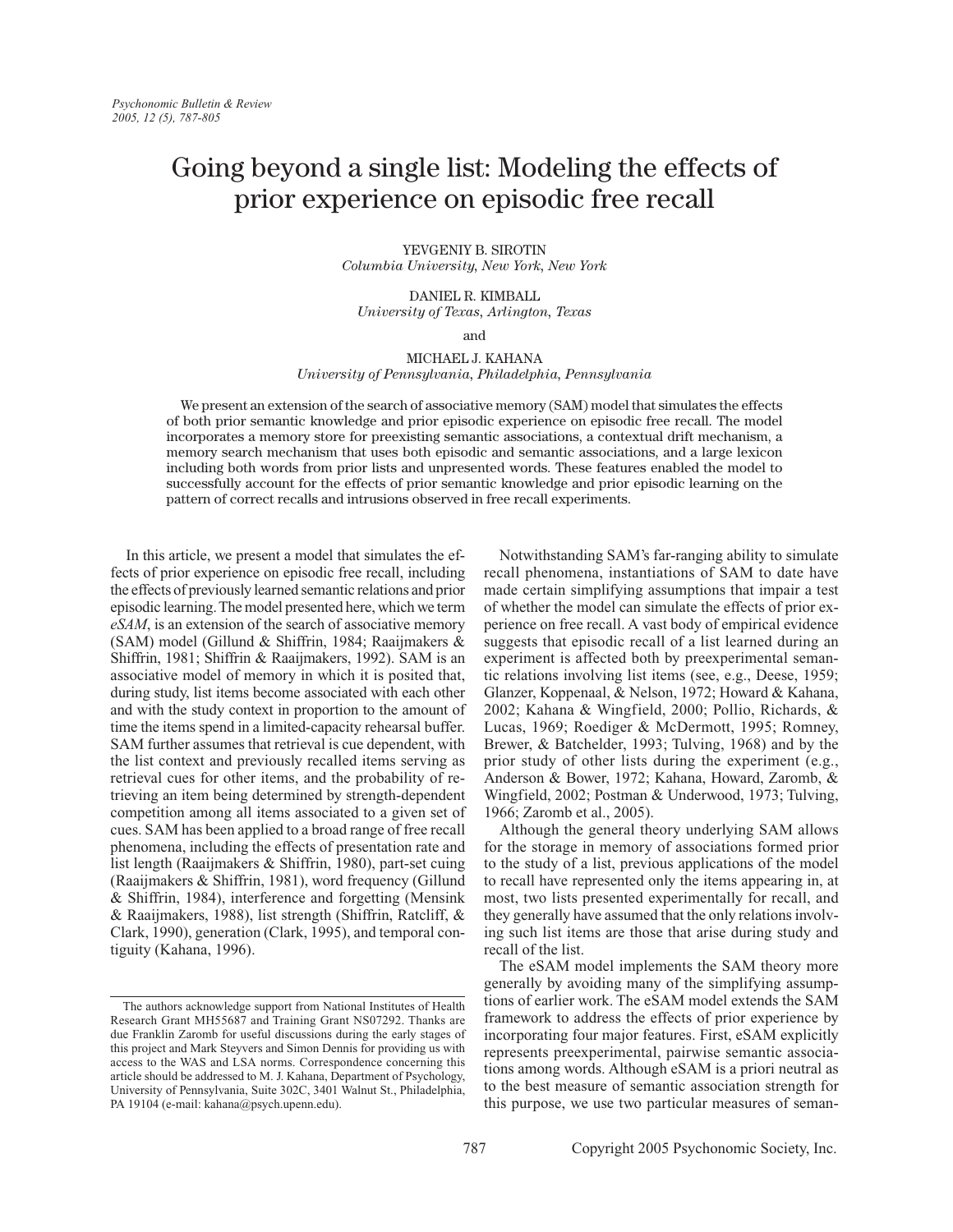tic relatedness, because they have previously been applied to large corpora of words: latent semantic analysis (henceforth, LSA; Landauer & Dumais, 1997) and word association space (henceforth, WAS; Steyvers, Shiffrin, & Nelson, 2005). Second, eSAM searches memory at retrieval, using a combination of these preexperimental semantic associations and the episodic associations formed during study. Third, eSAM incorporates a mechanism by which context changes from list to list, so that the context associated with any given list is a strong cue for retrieving items from that list but is also a weaker retrieval cue for items appearing in earlier lists (cf. Mensink & Raaijmakers, 1988). Fourth, eSAM uses a large lexicon that includes words beyond those on the lists presented during an experiment.

In the next section, we will discuss several experimental results showing the effects of semantic relations and prior episodic learning on free recall of the most recently presented (target) list. Subsequent sections will describe the architecture and operations of the SAM model, then the features modified or added by the eSAM model, and finally, results demonstrating eSAM's ability to simulate the effects of prior experience, as well as certain standard free recall effects

## **EFFECTS OF PRIOR EXPERIENCE ON EPISODIC MEMORY**

The influence of preexisting semantic relations on episodic recall has been of interest to psychological researchers at least since Bartlett (1932). One phenomenon in this vein is subjects' tendency to use semantic relations to guide item-to-item transitions during recall. A key finding is that, when recalling categorized word lists, subjects tend to recall words from the same natural category together, even when presentation order is randomized (Bousfield, 1953; Glanzer, 1976; Jenkins & Russell, 1952; Kahana & Wingfield, 2000; Pollio et al., 1969; Wingfield, Lindfield, & Kahana, 1998). Similarly, Romney et al. (1993) reported that when subjects recalled a list comprising items from a single category, category members that were more closely related to each other also tended to be recalled more closely together in the output sequence; that is, subjects chose a shorter path through multidimensionally scaled semantic space than would be expected at random. In addition, Howard and Kahana (2002), using study lists consisting of unrelated words, showed that the stronger the semantic relation between two list words, the more likely it was that they would be recalled in neighboring output positions. Howard and Kahana (2002) also reported that the stronger the semantic association between two recalled words in neighboring output positions, the shorter the response latency was between the two words.

In addition to these effects of semantic relations, prior list learning also affects episodic free recall. In a multiple list learning paradigm, subjects sometimes (albeit infrequently) intrude words from lists that have been presented in the experiment previously (prior-list intrusions, PLIs), as well as words not presented on prior lists or the current list (extra-list intrusions, XLIs). PLIs tend to come from the most recently presented prior list, and the probability of a PLI from a particular list falls off rapidly as the list recedes further into the past (Kahana et al., 2002; Murdock, 1974). Zaromb et al. (2005) found that when lists contained mixtures of novel items and items repeated from earlier lists, subjects recalled repeated items more often than novel items, but recalls of repeated items were also more likely to be followed by PLIs than were recalls of novel items.

## **THE SAM MODEL**

In this section, we will describe the simplified simulation recall model first reported in Raaijmakers and Shiffrin (1980, 1981), which forms the foundation of SAM, as well as a number of subsequent modifications to that model, many of which are incorporated into eSAM.

#### **Memory Stores**

The SAM model assumes the existence of two memory stores: short-term memory (STM) and long-term memory (LTM). Within STM, rehearsal processes are idealized in the form of a limited-capacity buffer in which studied words become associated through a rehearsal process, as will be described below. LTM contains values for the strengths of the pairwise associations among words, as well as associations between each word and the list context. List context is conceptualized as the temporal and situational setting for a particular list.  $S(i, j)$  denotes the strength of association between words  $i$  and  $j$ , and  $S(i)$ , context) denotes the strength of association between word *i* and the list context. For the sake of simplicity, all associations in LTM are assumed to be episodically created in the course of rehearsal during study, so the strengths in LTM are set to zero prior to study (although these associative strengths are later reset to a residual value for pairs of words that are not rehearsed together during study). The general SAM theory allows for preexperimental semantic associations among words, but this feature of the theory has not been implemented in a simulation model to date, and therefore, there has been no test of the theory's capacity to model the effects of such associations on episodic free recall. The only semantic associations that have been modeled thus far have involved categorized lists (Gronlund & Shiffrin, 1986; Raaijmakers, 1979; Raaijmakers & Shiffrin, 1980). However, in these instances, although the associations between category names and category exemplars were represented, there were no representations of the pairwise semantic associations between exemplars in the same or different categories or between a category name and an exemplar classified in a different category. Indeed, it was assumed that an item was either a member of a category or not and that an item could not be a mem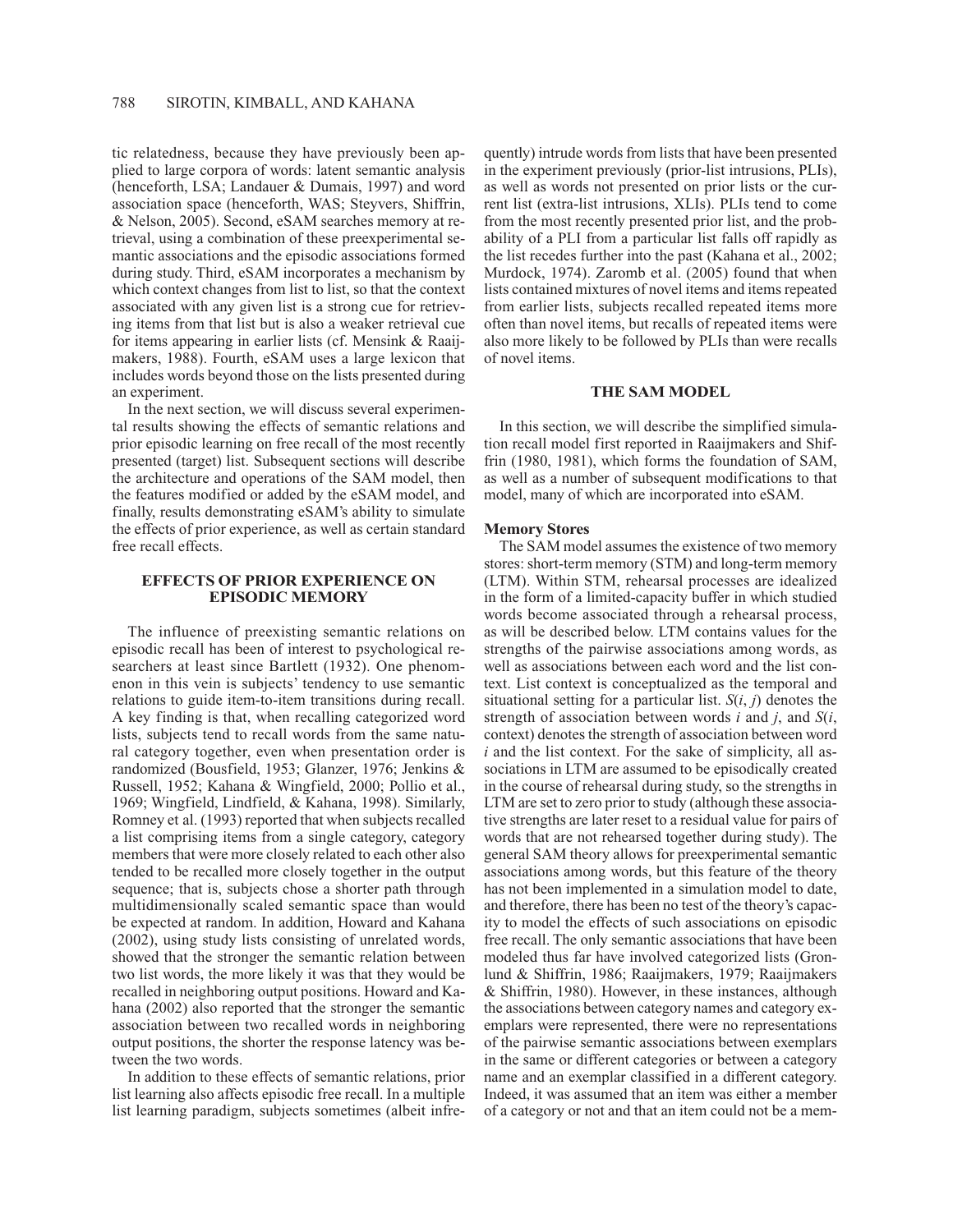ber of more than one category. These simplifying assumptions run counter to evidence that category membership is graded (see, e.g., Z. Estes, 2003). As will be seen, eSAM handles categorized lists quite differently.

#### **Storage**

SAM assumes that, during study of a list, each list item enters the STM buffer as it is presented and that a subject rehearses the items occupying the buffer at any given time, thereby increasing the strengths of the items' episodic associations in LTM. In particular, rehearsal increases the strength of association between each item in the buffer and the list context: for each unit of time that an item spends in the buffer, the strength of its association to context is incremented in LTM by the value of parameter a. Rehearsal also increases the strength of the association in LTM between any two items that simultaneously occupy the buffer; for each unit of time that two items spend together in the buffer, their interitem strength is incremented by the value of parameter *b*.

Kahana (1996) substituted two parameters in lieu of  $b$ , one being used to increment interitem strengths in the forward direction—that is, from earlier-presented items to later-presented items  $(b_1)$ —and the other being used to increment strengths in the backward direction, from later-presented items to earlier-presented items  $(b_2)$ . This enabled Kahana to simulate the bias in output order that favors item-to-item recall transitions in the forward direction (further discussed in connection with Simulation 1) below). The eSAM model incorporates these forwardand backward-incrementing parameters.

SAM also represents the association of an item to itself that is, autoassociation—and includes parameters that increment an item's autoassociative strength when the item occupies the buffer in STM during study (parameter  $c$ ) and when it is output during recall (parameter  $g$ ). Autoassociative strength and its incrementing have played a role in the modeling of recognition memory (see Gillund  $\&$ Shiffrin, 1984), but not of free recall. Accordingly, all auto associative strengths and parameters  $c$  and  $g$  are set to zero in our simulations.

The amount of time that each item spends in the STM buffer during study is determined by the presentation rate, the size of the buffer (the maximum number of items that can simultaneously occupy the buffer), and the rule for displacement of items from the buffer. In Raaijmakers and Shiffrin (1980) and other early implementations, the size of the STM rehearsal buffer,  $r$ , was set at a single fixed value for all subjects, with  $r = 4$  typically providing the best fit to free recall data. Kahana (1996) found it useful to allow the size of the buffer to vary for each subject, with  $r$  being randomly selected from a distribution having a mean of  $\mu_r$  and a standard deviation of  $\sigma_r$ . The eSAM model incorporates this mechanism for varying  $r$ .

Once the buffer is full, each new item displaces one of the items then occupying the buffer. The general SAM

theory is silent concerning the particular rule governing displacement. The simulation model of Raaijmakers and Shiffrin (1980) assumed that each item in STM had an equal probability of being displaced by the new item. Kahana (1996) found that an alternative displacement rule proposed by Phillips, Shiffrin, and Atkinson (1967) provided a better fit to data on free recall. The Phillips et al. rule assumes a bias in favor of displacing items that have been in the buffer longer than others. Under this rule, the probability that the *i*th buffer item is to be displaced is given by

$$
\frac{q(1-q)^{i-1}}{1-(1-q)^r},
$$

where  $q$  is a fixed parameter of the model that determines the degree of bias favoring displacement of older items. Later-presented items occupy lower ordinal positions in the buffer than do earlier-presented items, thus ensuring a bias under the displacement rule favoring displacement of earlier-presented items. The eSAM model incorporates the Phillips et al. displacement rule.

For a pair of list items that are never rehearsed together in the STM buffer during study, SAM assigns the pair a residual interitem strength of association in LTM, equal to the value of parameter d. As will be discussed later, eSAM incorporates the general concept of residual episodic strength but implements the concept somewhat differently.

## **Retrieval From STM and Search of LTM**

SAM posits a two-stage retrieval process for immediate free recall, the first stage reflecting the output of items in the STM buffer at the beginning of recall, and the second stage reflecting retrieval of items from LTM. According to SAM, items in the STM buffer are always available for immediate recall, so the items in the buffer at the end of list presentation are output first during immediate free recall. In delayed free recall, STM is assumed to have been emptied during the retention interval, and recall therefore begins with retrieval from LTM. The simulation model of Raaijmakers and Shiffrin (1981) assumed that, following the end of the study period, the buffer emptied at the same rate as that for items displaced during study. This mechanism enables SAM to account for data showing that delaying free recall eliminates positive recency but does not generate negative recency (Postman & Phillips, 1965). The eSAM model uses a similar poststudy displacement rule.

Retrieval of items from LTM results from a strengthdependent competition among all items associated to a given set of cues. Each cycle of the search process includes at least two phases: First, an item is *sampled*, and then it may or may not be *recovered*—that is, identified as a particular word. An additional output decision step has sometimes been inserted following recovery. For example, Mensink and Raaijmakers (1988) added a postrecovery decision step to determine whether a recovered item had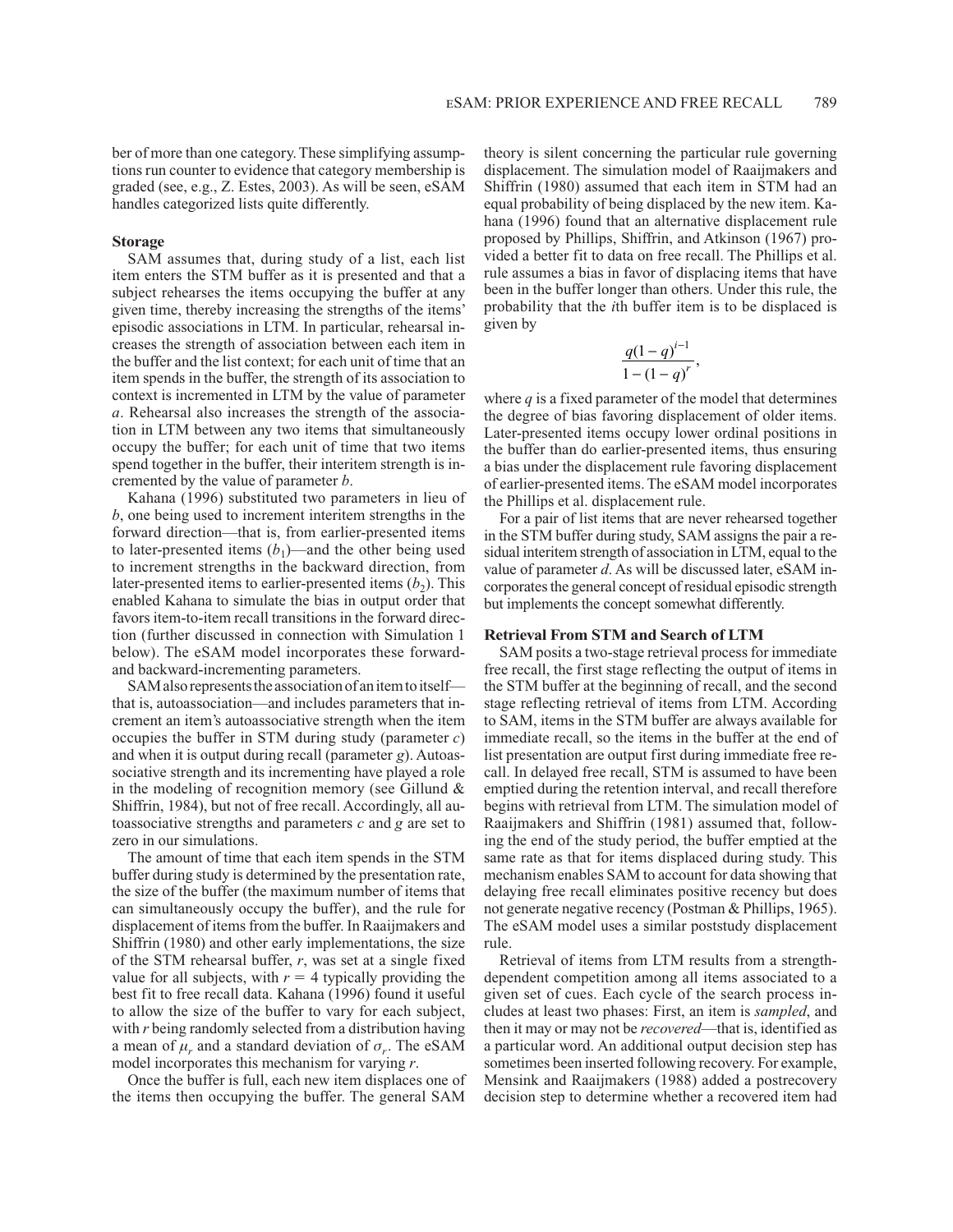occurred in the present list or not (see also Raaijmakers, 2003). In eSAM, a similar step is added when items are repeated across lists (see Simulation 4 below).

SAM begins the search of LTM by using context as a retrieval cue. The probability of sampling an item  $i$  when using context alone as a retrieval cue is

$$
P_{\rm s}(i \mid \text{context}) = \frac{S(i, \text{context})}{\sum_{k=1}^{N} S(k, \text{context})},
$$

where  $N$  is the total number of items stored in LTM. This equation ensures that items with greater strengths of association to the list context are more likely to be sampled. Once sampled, the probability that item  $i$  is recovered is

$$
P_{\rm r}(i \mid \text{context}) = 1 - e^{-S(i, \text{context})}
$$

Thus, recovery also depends on the strength of association between the item and the list context.

If an item is recalled, it is then used in combination with context to cue recall of another list item. In this case, the probability of sampling item  $i$ , given that both context and the just-recalled item *j* serve as retrieval cues, is

$$
P_{\rm s}(i \mid j, \text{context}) = \frac{S(i, j)S(i, \text{context})}{\sum_{k=1}^{N} S(k, j)S(k, \text{context})},
$$

and the probability of recovering the item is

$$
P_{\rm r}(i \mid j, \text{context}) = 1 - e^{-S(i,j) - S(i, \text{context})}
$$

However, regardless of an item's strength of association to the context, to other retrieved items, or to both, the item cannot be recovered if the same retrieval cues failed to recover the item previously or if the item has previously been recovered.

When retrieval cues are successful in recovering an item, the strengths of the item's associations to the retrieval cues are incremented in LTM. The strength of association between the recovered item and the list context is incremented by the value of parameter  $e$ , and the strength of association between the recovered item and any other item then being used as a retrieval cue is incremented by the value of parameter  $f$ . Thus, different parameters are used at test than at encoding to increment associative strengths in LTM. As with the incrementing of interitem strengths at study, eSAM adopts Kahana's (1996) bifurcation of parameter f into  $f_1$  for forward associations and  $f_2$ for backward associations.

## **Stopping Rules**

There are two rules determining when a subject stops searching, one governing when a subject abandons search with a particular set of retrieval cues, and a second governing when the subject abandons search altogether. When there have been  $L_{\text{max}}$  consecutive failures at recovery, using a particular item together with context as retrieval cues, SAM assumes that the subject reverts to using the context alone as a retrieval cue. Search stops altogether when  $K_{\text{max}}$  recovery failures have accumulated over all sets of retrieval cues.

#### **Contextual Drift**

Mensink and Raaijmakers (1988) added a mechanism to SAM that allowed for the change of context across multiple study and recall episodes. In accord with the classic stimulus sampling theory of W. K. Estes (1955a, 1955b), Mensink and Raaijmakers represented context as a set of elements, with each element in either an active or an inactive state at any given time. The identity of the active contextual elements changed over time—that is, context drifted—with some active elements becoming inactive and some inactive elements becoming active at each time step. At a given time step, associations between active contextual elements and items then in STM were strengthened. Memory was probed using the contextual elements active at the time of test. Therefore, the probability that an item would be sampled and recovered was proportional to the number of contextual elements that were active at both the time of encoding the item and the time of test. By incorporating contextual drift, Mensink and Raaijmakers were able to use SAM to simulate various interference and forgetting effects observed in paired-associate experiments. The eSAM model uses a related mechanism for contextual drift, discussed below.

## **THE eSAM MODEL: SAM With Preexisting Memory**

# **Semantic and Episodic Associations in LTM**

Semantic matrix. The eSAM model incorporates a separate semantic matrix (SM) that stores preexperimental semantic associations between each pair of words in the lexicon. The strength of the associations in the SM remains fixed during the course of the experiment, reflecting an assumption that semantic associations are not significantly affected by episodic experience on the scale of a single experiment (see also Nelson, McKinney, Gee, & Janczura, 1998).

The eSAM model is a priori neutral as to the best measure of semantic relatedness. In each of the simulations that follow, we used two metrics for this purpose: LSA (Landauer & Dumais, 1997) and WAS (Steyvers et al., 2005). Each of these two metrics provides a pairwise measure of semantic relatedness for a large number of words, which is a useful property in a model such as eSAM. However, the two metrics use somewhat different procedures to measure semantic relatedness.

LSA assumes that words that are related in meaning tend to occur close together in texts. The method begins by taking a large corpus of text and counting the number of times that a given word *i* occurred in a given paragraph *j*. The resulting matrix,  $L(i, j)$ , has as many rows as there are words in the corpus and as many columns as there are paragraphs. A mathematical technique called singular value decomposition (SVD) is then used to transform the matrix in such a way as to reduce the number of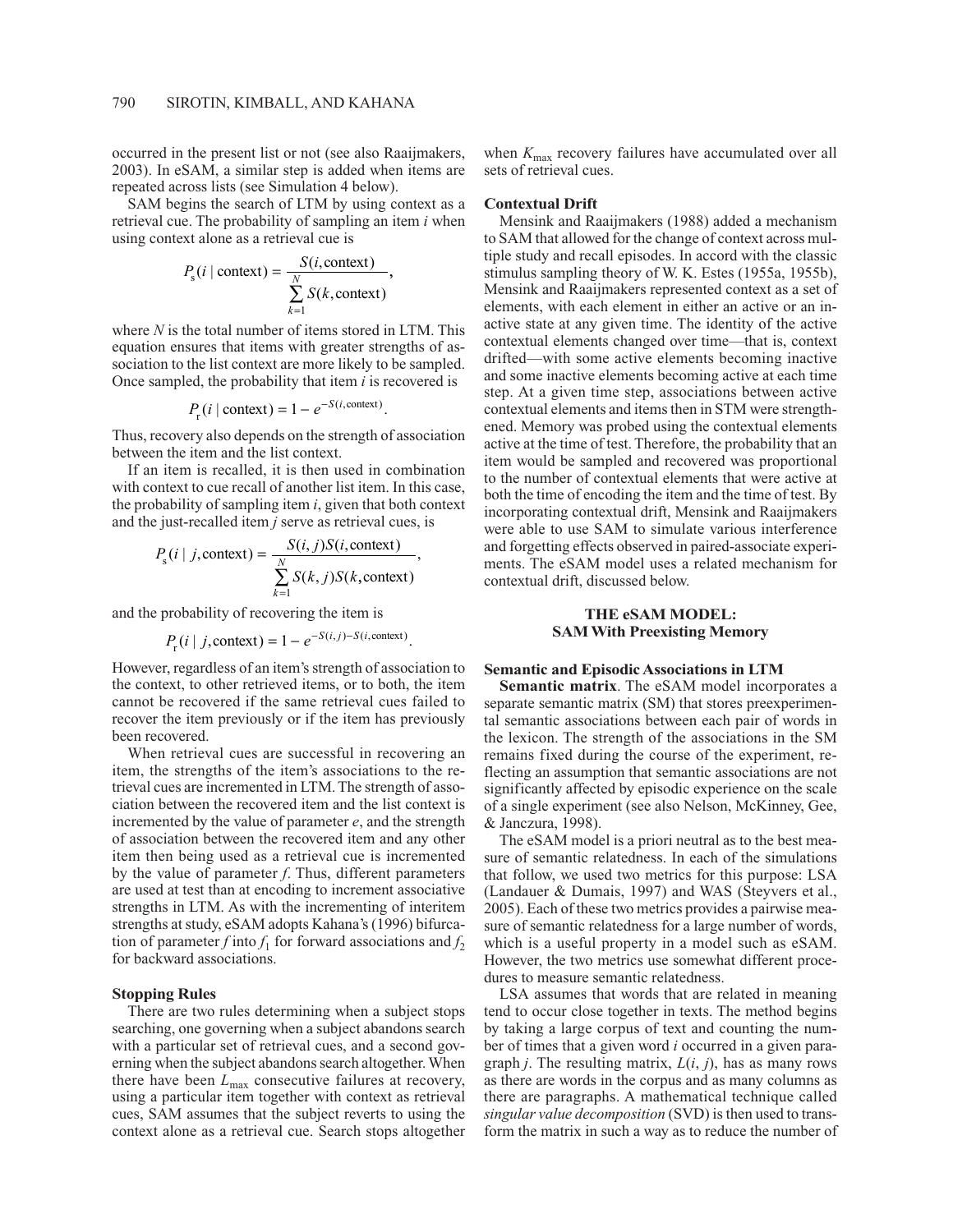columns while preserving the similarity structure among the rows. Semantic relatedness is measured by the cosine of the angle between vectors consisting of the entries in a particular pair of rows ( $cos\theta$ ). In our simulations, we used the LSA values computed from texts that a typical person would be likely to have encountered between the third grade and the first year in college. (For a more thorough treatment and discussion, see Landauer & Dumais, 1997; Landauer, Foltz, & Laham, 1998.)

WAS uses SVD to transform the free association word norms collected by Nelson, McEvoy, and Schreiber (2004) into a multidimensional semantic space. The asymmetric associative strengths given by the norms are made symmetric by summing the forward and backward associative strengths (the tendency of *dog* to evoke *cat* and the tendency of *cat* to evoke *dog*). Each word is then represented as a vector of its strengths of associations to other words. SVD is then applied to reduce the dimensionality of the resultant matrix. The relatedness of two words can be calculated as the cosine of the angle between their vectors in semantic space. With this method, words that are directly associated or that share associates have large cosine values. Words that do not directly share associations may still have high relatedness values because of their indirect associations. This method is discussed in greater detail in Steyvers et al. (2005).

Episodic matrix and contextual drift. The other component of LTM is an episodic matrix (EM), which stores the interitem and item-to-context associations formed during study—that is, the associations that made up the whole of LTM in previous versions of SAM. The values for the episodic associative strengths in EM are. initialized to random values drawn from a normal distribution with a mean of  $\mu$  and a standard deviation of  $\sigma$ , which are fixed parameters of the model. The episodic associative strengths in EM are incremented during study and recall in the same way as in previous SAM versions. For items that are not jointly rehearsed in the STM buffer during study, the initialized EM values serve the same function as the residual LTM values in SAM.

In eSAM, contextual drift occurs through probabilistic exponential decay of the item-to-context strengths after a subject finishes with each list, such that

$$
S(i, \text{context})_i = \rho S(i, \text{context})_{i-1} + \varepsilon,\tag{1}
$$

where  $l$  is a counter that represents the index of the current list,  $S(i, \text{context})_{i-1}$  and  $S(i, \text{context})_i$  are the levels of item-to-context strength for lists  $l-1$  and l, respectively,  $\rho$  represents the proportion of the item-to-context strength that is conserved between lists, and  $\varepsilon$  is a noise term taken from a normal distribution with a mean of  $\mu$  and a standard deviation of  $\sigma$ .

This contextual drift mechanism, which takes on a simple autoregressive form, is simpler than that implemented by Mensink and Raaijmakers (1988), inasmuch as a more complex drift mechanism did not appear necessary to simulate the phenomena considered here. In the General Discussion section, we will consider the relative merits of these two mechanisms.

## Use of Semantic, Episodic, and Contextual **Associations During Retrieval**

When context and the previously recalled item are used as retrieval cues, the sampling and recovery processes in eSAM involve the use of both the semantic associations in SM and the episodic and contextual associations in EM. Inspired by the general retrieval formulae offered by Raaijmakers and Shiffrin (1980), we adopted a sampling rule that multiplicatively combines the strengths of semantic, episodic, and contextual associations to determine probabilities of sampling when LTM is searched using the context and a recalled item as retrieval cues. Accordingly, the probability of sampling item  $i$  following the recovery of item  $\ell$  is

$$
P_s(i | j, \text{context}) =
$$
  
\n
$$
\frac{S_s(i, j)^{W_s} S_e(i, j)^{W_e} S(i, \text{context})^{W_e}}{\sum_{k=1}^{N} S_s(k, j)^{W_s} S_e(k, j)^{W_e} S(k, \text{context})^{W_e}},
$$
\n(2)

and the probability of recovering the item is

$$
P_{\rm r}(i \mid j, \text{context}) =
$$
  
1 - e<sup>-W<sub>s</sub>S<sub>s</sub>(i,j)-W<sub>c</sub>S<sub>e</sub>(i,j)-W<sub>c</sub>S(i, context), (3)</sup>

where  $S_s(i, j)$  is the strength of the semantic association between items i and j in SM,  $S_e(i, j)$  is the strength of the episodic association between items  $i$  and  $j$  in EM,  $S(i,$  context) is the strength of the episodic association between item  $i$  and context in EM,  $N$  is the number of words in LTM, and  $W_s$ ,  $W_e$ , and  $W_c$  are the parameters for the weighting of retrieval cues consisting of semantic interitem associations, episodic interitem associations, and item-to-context associations, respectively. The recovery probability for an item retrieved using context alone is calculated using the item's mean semantic and episodic relatedness to other items in memory.

A multiplicative sampling rule is not the only formulation possible. For example, in an earlier version of eSAM, we attempted to incorporate semantic influences on recall by summing EM and SM. In this implementation, semantic effects could be observed after a single trial, but with multiple study–test trials, the strengths in EM increased while the strengths in SM remained fixed. As a result, the model counterfactually predicted that the effect of semantic relatedness on episodic recall would become negligible at late stages of learning.

Moreover, we believe that it is in the spirit of SAM to allow all of an item's associations to the retrieval cues to influence retrieval interactively. Use of a multiplicative retrieval rule means that each type of association semantic, episodic, and contextual—modulates the influence of the other types of associations on sampling probabilities. Thus, given two items that have relatively high contextual strengths and high episodic strengths of association to a third item but one of which has a higher semantic strength of association to the third item than does the other, the model predicts that the item with the higher semantic strength will be more likely to be sampled when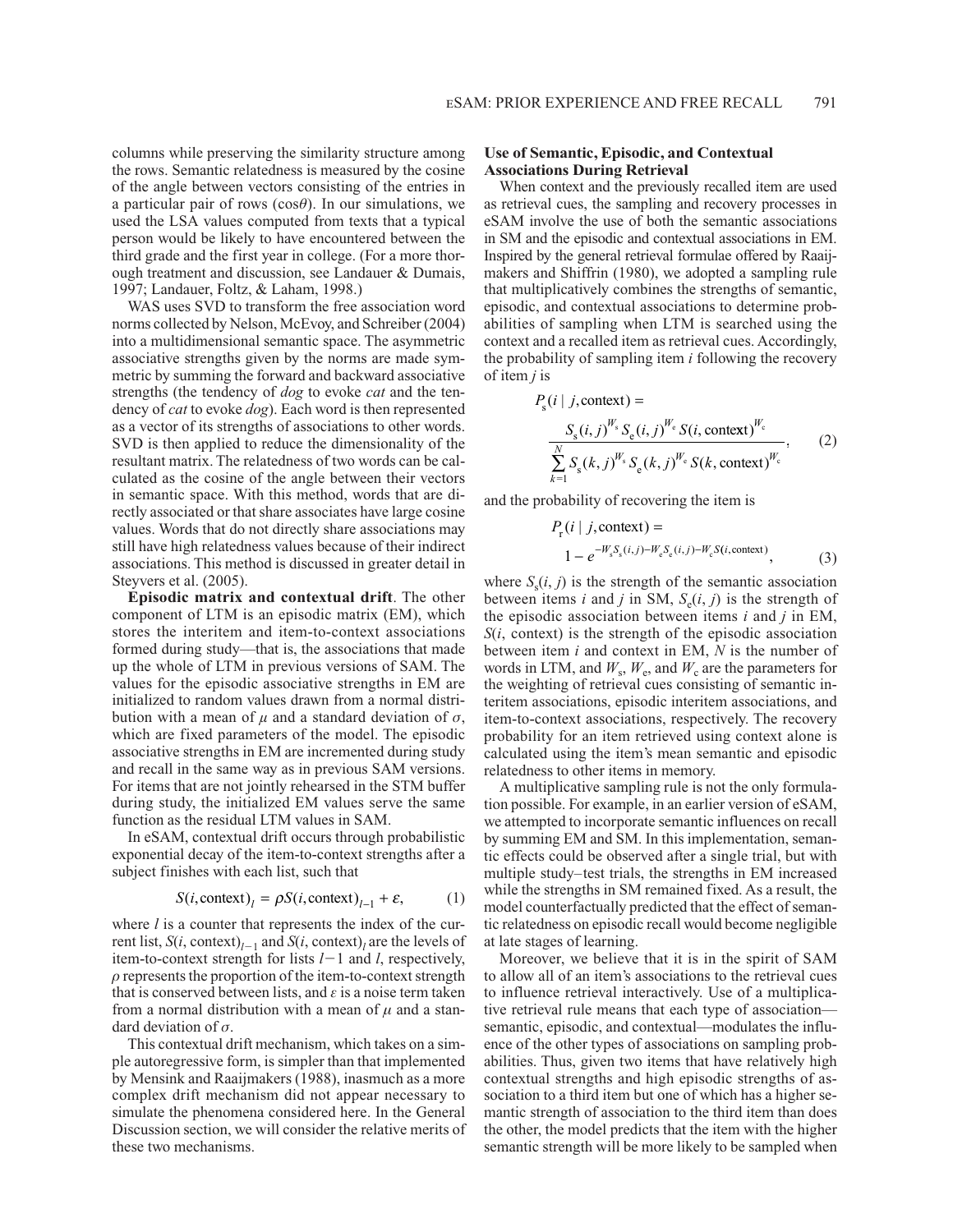the third item is used as a retrieval cue. However, both of the items may have a higher probability of sampling than do other items, because of their high contextual and episodic strengths, and this advantage may increase if episodic and contextual associations are given more weight during retrieval via higher values for the retrieval weight parameters,  $W_e$  and  $W_e$ .

To eliminate the potential problem that the multiplicative rule would result in a zero probability of sampling a particular item altogether, we ensured that all of the semantic association strengths were greater than zero. Because the measure of relatedness derived from LSA ranged from  $-0.0925$  to 1 and from  $-0.1428$  to 1 for WAS for the sample of words used in our experiments, we transformed these values by adding an offset to ensure that all strengths were greater than zero. This step seemed reasonable inasmuch as any two words can be related semantically in some way when the pair is considered in isolation. We will further discuss the multiplicative rule in the General Discussion section.

## **Large-Scale Lexicon**

The eSAM model incorporates a lexicon that includes many more words than are presented on a single list, or even during an entire experiment. This large-scale lexicon enables eSAM to represent associations in SM between list words and nonlist words, thus enabling the model to simulate semantically induced XLIs. The larger lexicon also enables eSAM to simulate episodically induced PLIs by including words presented on prior lists that can be retrieved via semantic associations, as well as via contextual associations, subject to the effects of contextual drift.

## **PARAMETERS**

Eleven parameters were varied in fitting eSAM to data. Table 1 lists these parameters and gives the best fitting values obtained in Simulations 1–4, as described below. The first five parameters listed in Table 1 were inherited from SAM. The other six free parameters implemented the features added by eSAM. Three of the new free parameters were used in all four simulations: the three parameters used to weight item-to-context associations  $(W_c)$ , episodic interitem associations  $(W_e)$ , and semantic interitem associations  $(W<sub>s</sub>)$  when LTM is searched during retrieval. Another new free parameter was used in all the simulations except Simulation 1:  $\rho$ , the proportion of item-to-context strength conserved following a list presentation and recall episode. The other two new free parameters were added to simulate interlist repetition effects in Simulation 4:  $R$ ,

| <b>Best-Fitting Parameter Values for Simulations 1–4</b> |                        |                |      |      |                        |                |      |                |
|----------------------------------------------------------|------------------------|----------------|------|------|------------------------|----------------|------|----------------|
| Parameter                                                | <b>WAS Simulations</b> |                |      |      | <b>LSA</b> Simulations |                |      |                |
|                                                          |                        | $\overline{c}$ | 3    | 4    | 1                      | $\overline{c}$ | 3    | $\overline{4}$ |
| $\mathfrak a$                                            | 0.22                   | 0.13           | 0.43 | 0.20 | 0.18                   | 0.11           | 0.29 | 0.13           |
| b <sub>1</sub>                                           | 0.07                   | 0.26           | 0.22 | 0.12 | 0.06                   | 0.13           | 0.54 | 0.05           |
| $\epsilon$                                               | 0.11                   | 0.59           | 0.09 | 0.04 | 0.13                   | 0.21           | 0.20 | 0.04           |
| fı                                                       | 0.10                   | 0.04           | 0.09 | 0.09 | 0.08                   | 0.11           | 0.10 | 0.04           |
| $K_{\rm max}$                                            | 25                     | 246            | 43   | 29   | 22                     | 115            | 54   | 25             |
| ρ                                                        |                        | 0.99           | 0.04 | 0.37 |                        | 0.85           | 0.05 | 0.42           |
| $W_{c}$                                                  | 0.59                   | 1.25           | 1.20 | 0.59 | 0.58                   | 1.11           | 1.35 | 0.61           |
| $W_{\rm e}$                                              | 3.22                   | 0.30           | 1.17 | 1.77 | 3.16                   | 1.04           | 1.00 | 1.60           |
| $W_{\rm s}$                                              | 0.82                   | 2.00           | 3.53 | 2.12 | 0.82                   | 4.82           | 1.06 | 4.00           |
| R                                                        |                        |                |      | 0.53 |                        |                |      | 0.27           |
| $\boldsymbol{m}$                                         |                        |                |      | 0.31 |                        |                |      | 0.25           |
| <b>RMSD</b>                                              | .07                    | .05            | .07  | .09  | .08                    | .13            | .07  | .08            |

**Table 1** 

Note—In each simulation, eSAM was fit using either the WAS or the LSA semantic relatedness norms. *a* is the item-context increment during encoding;  $b_1$  is the forward interitem episodic increment during encoding;  $e$  is the item-context increment during recall; and  $f_1$  is the forward interitem episodic increment during recall.  $K_{\text{max}}$  is the maximum cumulative number of recovery failures during recall.  $\rho$  is the proportion of item-context strength conserved across lists (Equation 1).  $W_c$ ,  $W_e$ , and  $W_s$  are the retrieval weights for item–context, interitem episodic, and interitem semantic strengths, respectively (see Equations 2 and 3).  $R$  and  $m$  were used only in Simulation 4:  $R$  is the boost in item-to-context strength for repeated items recognized during encoding;  $m$  is the item-context strength threshold used for list discrimination (see Equation 5). The following parameters were fixed: the ratio of forward to backward strength increments  $(b_1/b_2 = f_1/f_2 = 2)$ , the distribution of rehearsal buffer size across lists ( $\mu_r = 4$ ,  $\sigma_r = 1.4$ ), the factor biasing displacement of older items from the buffer ( $q = 0.266$ ), the mean and standard deviation of the default value for episodic and contextual strength ( $\mu = 0.001$ ,  $\sigma$  = 0.0005), the maximum number of retrieval failures using a particular set of cues ( $L_{\text{max}} = 0.1 \times K_{\text{max}}$ ), and the item-context strength threshold for recognition of repeated items during study ( $k = 0.0015$ ) (see Equation 4). RMSD indicates the root-mean squared deviation between observed and predicted values.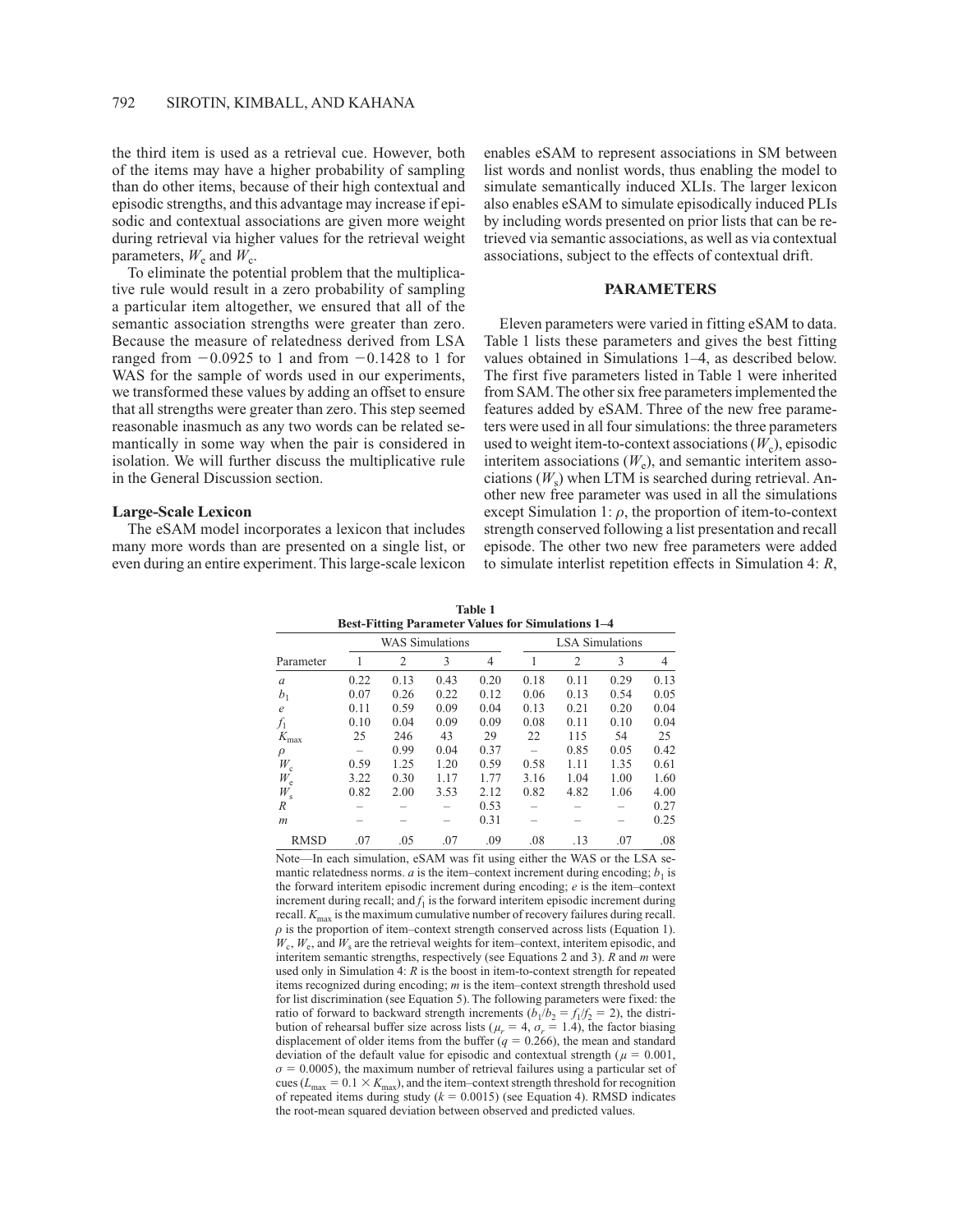the boost in strength increments for repeated items recognized during study, and  $m$ , the threshold of item-tocontext strength required for recovery of an item during recall. The Table 1 caption also lists the fixed parameters, along with the values at which they were fixed.

## **SIMULATIONS**

The following simulations fit eSAM to data demonstrating several types of free recall phenomena. In Simulation 1, we verified that eSAM retains the ability to fit certain free recall effects that SAM has previously fit: the effects of list length and presentation rate on the serial position curve (Murdock, 1962) and the effects of interitem temporal contiguity at study on interitem transitions during recall (Kahana, 1996), respectively. Simulations 2 and 4 fit eSAM to two phenomena showing the effects of preexperimental semantic associations on episodic recall—specifically, the effects of category membership (Bousfield, 1953) and semantic relatedness (Howard & Kahana, 2002) on interitem recall transitions, respectively. Simulations 3 and 4 fit eSAM to two sets of phenomena showing the effects of prior episodic learning on free recall of new lists: the pattern of intrusions of items from previously studied lists (Howard & Kahana, 1999) and the effects of repeating items across multiple lists (Zaromb et al., 2005), respectively. We will begin with a description of our general methodology.

#### **General Method**

For each fit of the model to a set of data, we used a genetic algorithm (M. Mitchell, 1996) to minimize the root mean squared deviation (RMSD) between observed and predicted values. RMSD has the advantage of being measured in the same units as the dependent measures that are being fit and is interpretable as a global measure of the difference between the model's predictions and the observed data, averaged across all the dependent measures. We first calculated RMSD for each of the curves that were fit in a particular simulation and then took the average of those curve-specific RMSD values, so as not to accord undue weight to curves with more data points than others.

At the start of each fit, a population of parameter sets was generated, with the value of each parameter in a set being randomly selected from a predetermined range of values. This starting population was the first generation of parameter sets created by the genetic algorithm. Each parameter set was used to run eSAM for 500–1,000 simulated subjects, to generate statistically stable predictions.

Those parameter sets from the first generation that had the lowest RMSD values were then used to create the next generation of parameter sets through the processes of mutation and recombination. Mutation creates a particular second-generation parameter set by randomly selecting a particular parameter set from among the best-fitting parameter sets in the first generation; then the value for each parameter in the set is randomly either copied or varied within a specified range. Recombination creates a secondgeneration parameter set by randomly selecting two first-

generation parameter sets as *parents* and, for each parameter, randomly selecting either of the parent's values for that parameter as the child's value. In addition, the bestfitting members of the population were retained from one generation to the next. In each of our fits, these processes iterated through successive generations until the average RMSD value for the population reached an asymptote. The best-fitting parameter set was chosen from among the final generation.

## **Simulation 1: Effects of List Length, Presentation Rate, and Temporal Contiguity**

We simultaneously fit several aspects of the data in Murdock (1962), which reported the effects of list length and presentation rate on the serial position curve in immediate free recall. This curve is characterized by a large recency effect, a small primacy effect, and lower recall of items from middle serial positions. Murdock (1962) varied list length and presentation rate by visually presenting lists of 10, 15, and 20 words at a 2-sec rate and lists of 20, 30, and 40 words at a 1-sec rate, with each list followed by 90 sec of oral free recall. The results showed that increasing the list length or the presentation rate impaired recall of prerecency items but did not affect recall of recency items (Figure 1, left). Raaijmakers and Shiffrin (1980) showed that SAM could fit all six conditions with a single set of parameter values.

We used eSAM to simulate these six serial position curves (as well as the lag-conditional response probability [CRP] curve described below) in a single fit, using a lexicon containing 400 words drawn from the Toronto Word Pool (Friendly, Franklin, Hoffman, & Rubin, 1982) and varying the number of rehearsal cycles between items during study to simulate the 1- and 2-sec presentation rates. Our simulations showed that eSAM fit this pattern equally well with either LSA or WAS as the semantic relatedness metric (Table 1). The results with WAS are presented in the right panel of Figure 1. Fitting all six conditions (and the lag-CRP curve described below) with a single set of parameters, eSAM captured the constancy of the recency effect across conditions and also captured the reductions in recall of prerecency items as list length and presentation rate increased.

We also used the Murdock (1962) data to examine transition probabilities in recall as a means of evaluating the model's use of retrieval cues. One can calculate the probability of recalling an item from serial position  $i +$ lag immediately following recall of an item from serial position *i*—that is, the CRP as a function of lag, termed *lag-CRP* by Kahana (1996). Positive values of lag correspond to forward recalls (*i.e.*, transitions to items from serial positions later than that of  $i$ ); negative values of lag correspond to backward recalls (i.e., transitions to items from serial positions earlier than that of  $i$ ). Large absolute values of lag correspond to words spaced widely in the list; small absolute values correspond to words spaced closely together in the list.

To illustrate with an example, if the list had contained the subsequence *absence hollow pupil* and a subject re-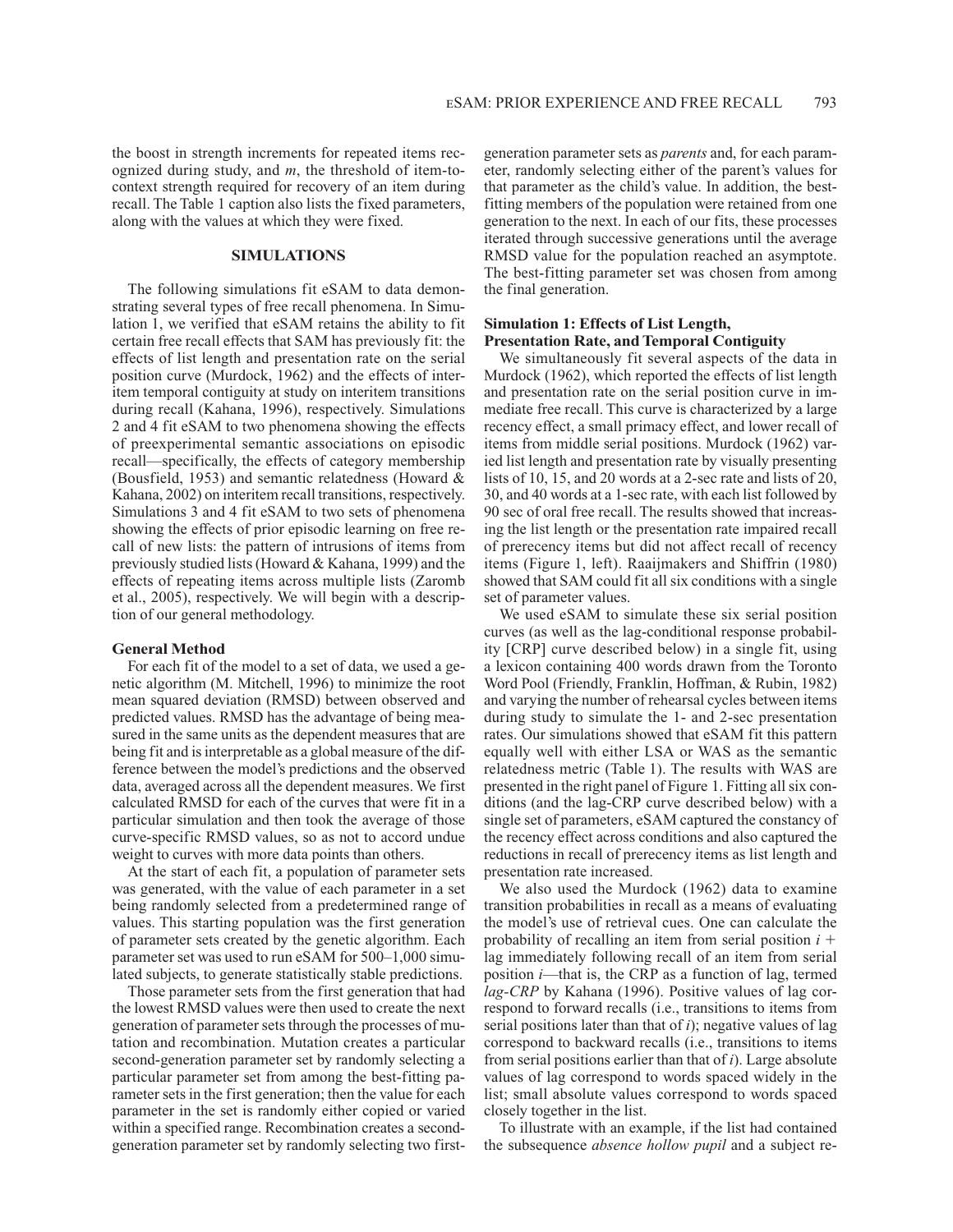

Figure 1. List length and presentation rate effects in immediate free recall. Left panel: data from the six conditions in Murdock (1962). Right panel: simulated results in eSAM using word association space (WAS) as the semantic relatedness metric. For each curve, the first number indicates the list length and the second number indicates the presentation rate (in seconds).

called *hollow* and then *pupil*, the recall of *pupil* would have a lag of  $+1$ . If, instead, the subject recalled *hollow* and then *absence*, the recall of *absence* would be associated with a lag of  $-1$ . In this case, the subject moved backward in the list. Absence followed by pupil would yield a lag of  $+2$ .

The conditional response probability for a transition of a certain lag is calculated by first tallying the number of times a transition of that lag was made and dividing that tally by the number of times a transition of that lag could have been made. Possible transitions do not include those in which  $(1)$  the lag is outside of the bounds of the list or (2) the item has already been recalled. Of course, strictly speaking, these transitions are not impossible, since subjects occasionally make intrusions from outside of the list and sometimes repeat items. However, such transitions are extremely rare in comparison with within-list lags to items not previously recalled. After calculating the lag-CRP function for each subject, these functions are averaged across subjects, and the confidence intervals around the estimated means are calculated.

Kahana (1996) calculated lag-CRP functions for a wide range of experimental conditions. He found that the lag-CRP function has two invariant characteristics. (1) The function decreases monotonically as absolute lag increases, approaching an asymptotic value at large lags; the asymptotic value depends largely on list length, with lower asymptotes for longer lists. (2) For small absolute lags, the function is consistently asymmetric, with an approximately 2:1 ratio of forward to backward recall transitions. The basic pattern has been confirmed in a number of subsequent studies (e.g., Howard & Kahana, 1999; Kahana & Howard, 2005; Kahana et al., 2002; Ward, Woodward, Stevens, & Stinson, 2003; Zaromb et al., 2005). As one example of this pattern, the left panel of Figure 2 shows the lag-CRP function for the 40-item list in Murdock (1962).

In the same simulation in which we fit the serial position curves for the Murdock (1962) data (see Figure 1),

we used eSAM to fit the lag-CRP curve for the 40-item list, averaging the separate RMSDs for the lag-CRP and the serial position curves. This simultaneous fitting of the lag-CRP and serial position curves provided a more rigorous test of the model's mechanisms for producing interitem associations than would fitting the curves separately. As in Kahana (1996), we computed the lag-CRP by excluding the first three output positions for both the data and the model. This was done because, in immediate free recall, adjacency and asymmetry are enhanced for the first two to three output positions. This reflects "bleed in" from the recency effect, where the last few list items tend to be recalled as a cluster prior to recall of other items. The lag-CRP is invariant across later output positions, thus reflecting the general tendency to make associative transitions in retrieval from LTM.

By analogy to the recency effect, which illustrates how items near in time to the end of a list are better remembered, Howard and Kahana (1999) referred to associative effects in free recall as illustrating a *lag-recency effect*, since they reveal a preference for recalling items presented near in time to the just recalled item. Very similar lag-recency effects are observed in serial recall (Kahana & Caplan, 2002; Klein, Addis, & Kahana, 2005; Raskin & Cook, 1937).

The eSAM model produced a lag-recency effect that was quite similar to the experimental data, as shown in the right panel of Figure 2. As in Kahana (1996), the asymmetry in the lag-recency effect results from the use of separate parameters for incrementing forward versus backward associations during both encoding and retrieval, as was noted previously. The nonlinear decline in the lag-CRP with increasing absolute lag occurred because the retrieval weighting parameters were allowed to take on values other than 1 (see Equations 2 and 3).

Thus, the modifications to SAM that are incorporated into eSAM do not affect the model's ability to fit the serial position and lag-CRP curves for the Murdock (1962) data, regardless of whether we used WAS (RMSD = .07) or LSA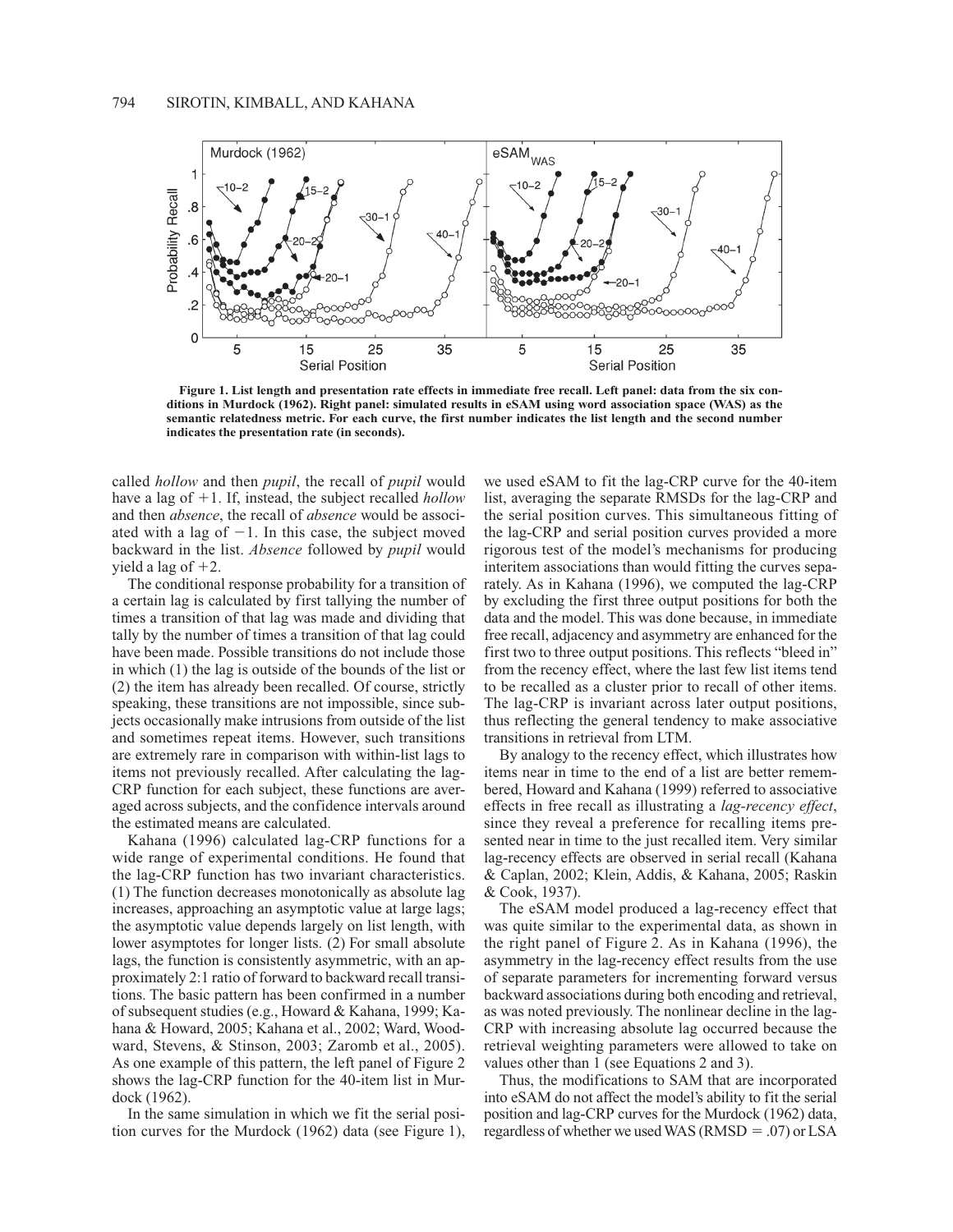

Figure 2. The lag-recency effect in free recall. Left panel: conditional response probability as a function of lag for data from Murdock's (1962) 40-item list condition. Right panel: simulated results in eSAM using word association space (WAS) as the semantic relatedness metric. Error bars denote 95% confidence bands.

 $(RMSD = .08)$  as the semantic relatedness metric. We next will evaluate the model's ability to simulate the effects of prior semantic and episodic experience on free recall.

#### **Simulation 2: Category Clustering**

To simulate category clustering, we fit eSAM to data from Kahana & Wingfield (2000), in which each subject studied two lists of 20 words, each consisting of four exemplars drawn from each of five natural categories. The subjects studied and recalled a list multiple times until achieving perfect recall, with presentation order randomized anew for each trial. Each subject learned one list consisting of exemplars that were highly prototypical of their categories (high-prototypicality condition) and one list consisting of exemplars that were weakly to moderately prototypical of their categories (low-prototypicality condition). The order of the two lists and the categories from which exemplars were selected were counterbalanced across subjects. Although Kahana and Wingfield tested both young and older subject groups, we fit eSAM only to the younger adults' data, and we used a lexicon of 80 words drawn from those used in Kahana and Wingfield.

As a measure of category clustering, we used the ratio of repetition (Bousfield, 1953), calculated in the following manner: For each recall trial, we calculated the observed ratio of repetition,  $RR_{observed} = r/(n - 1)$ , where r is the observed number of intracategory recall transitions (i.e., repetitions) and  $n$  is the number of items recalled; we ignored any recalls of an item after its first recall on a given trial. This ratio thus compares the number of intracategory recall transitions to the total number of recall transitions on that trial. However, to obtain a truer measure of the use of category membership to guide recall transitions, we subtracted from the observed ratio an amount equal to the baseline ratio of intracategory transitions that could be expected by chance:  $RR_{expected} = (e - 1)/(ce - 1)$ , where  $c$  is the number of categories and  $e$  is the number of exem-

plars in each category. Frender and Doubilet (1974) noted that a key advantage of the net ratio,  $RR = RR_{observed}$ RR<sub>expected</sub>, as compared with other measures of clustering, is its independence from the number of items recalled on a given trial, thus permitting comparisons across subjects and trials without regard to differences in recall rates that could be affected by subject variables and learning.

Figure 3 (left panel) plots the data for the first three studyrecall trials in Kahana and Wingfield (2000), with separate curves for high- and low-prototypicality items. Recall is plotted on the horizontal axis, and ratio of repetition is plotted on the vertical axis. Ellipses represent the 95% confidence region based on a bivariate normal distribution. The figure shows that both recall and semantic clustering, as measured by the ratio of repetition, increased across Trials 1, 2, and 3 for both high- and low-prototypicality word lists, and on each trial, high-prototypicality lists yielded both higher levels of recall and higher levels of clustering than did low-prototypicality lists.

The center and right panels in Figure 3 depict the recall and clustering results from separate eSAM simulations of the Kahana and Wingfield (2000) data, using WAS and LSA as the semantic relatedness metric, respectively. Although both variants of eSAM captured the overall correlation between recall and clustering, WAS provided a much better quantitative fit (RMSD = .05) than did LSA  $(RMSD = .13)$ . To explain this difference in the fits using WAS and LSA, we examined the treatment of categories in these metrics more closely.

For eSAM to model category clustering on the basis of simple pairwise interitem associations, with no explicit representation of category membership, the semantic metric used must assign higher values for intracategory associations than for intercategory associations. Figure 4 (left panel) shows that, for LSA, the distributions of semantic relatedness values for both intracategory and intercategory pairs are widely dispersed and that they overlap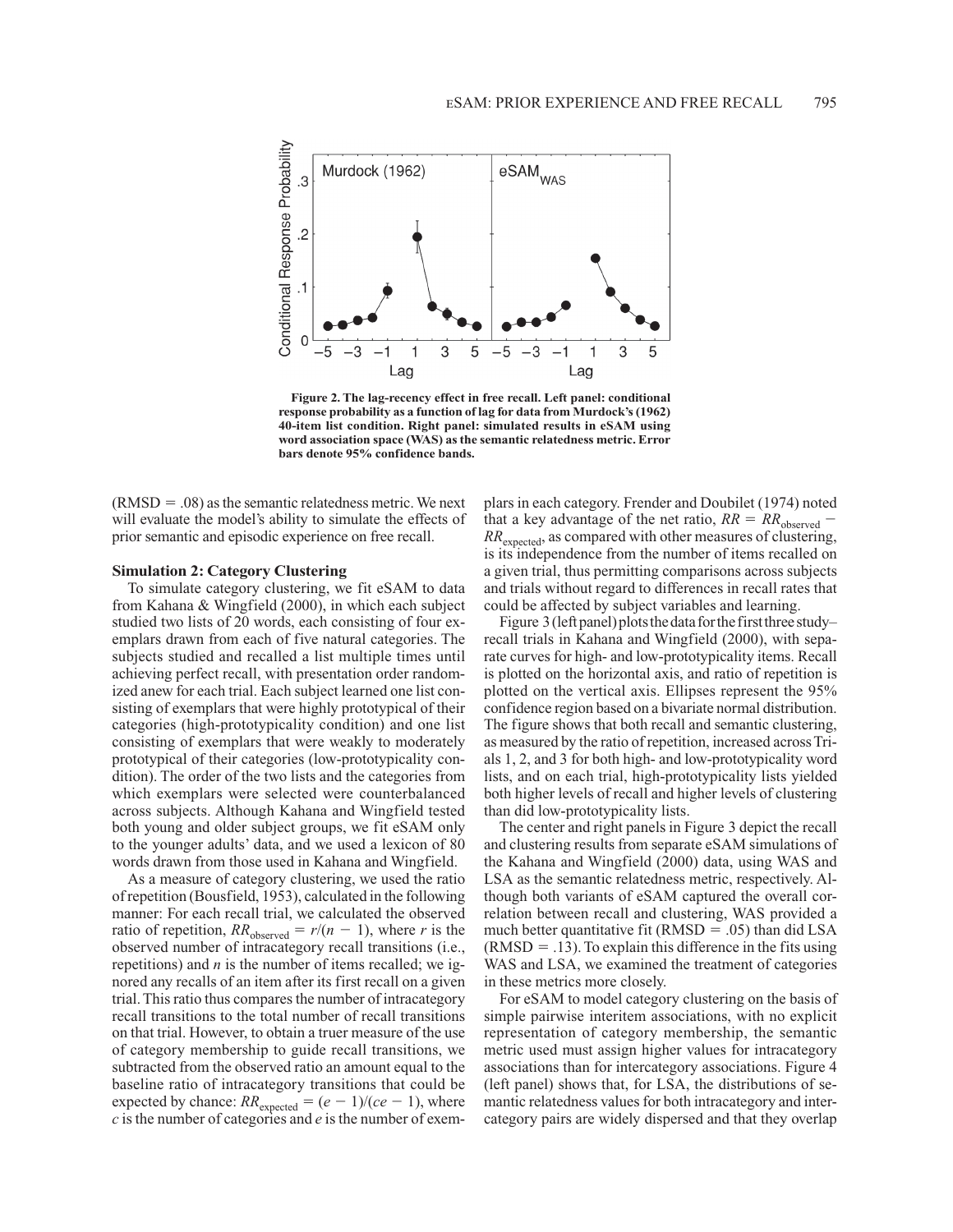

Figure 3. Increases in category clustering with list learning for low-prototypicality lists (gray lines) and high-prototypicality lists (black lines). Ratio of repetition is plotted as a function of recall probability for the first three trials of a multitrial free recall experiment. Left panel: data from Kahana and Wingfield (2000; young subjects). Ellipses represent the 95% confidence region based on a bivariate normal distribution. Middle and right panels: eSAM exhibits similar patterns, although word association space (WAS; middle) better predicts the level of clustering associated with a given level of recall than does latent semantic analysis (LSA; right).

considerably. By contrast, for WAS, the distributions are more highly skewed in opposite directions, with the intercategory pairs bunching close to zero and the intracategory pairs bunching close to 1. As a consequence, and not surprisingly, the receiver-operating characteristic functions for WAS and LSA (Figure 4, right panel) reveal that the discriminability  $(d')$  between the intercategory and the intracategory distributions is greater for WAS than for LSA. Thus, the superiority of the WAS fit of the category clustering data seems to be attributable to its superior discrimination between the strengths of intracategory and intercategory associations.

Two mechanisms are likely responsible for the ability of eSAM to cluster responses categorically. First, pairs would be recalled together, due to semantic relatedness. Second, following the initial recall, pairs would become increasingly likely to be recalled together on subsequent trials, due to a strengthening of episodic associations through output encoding.

One final aspect of the simulation to note is the high value for  $K_{\text{max}}$ , indicating that the model needs many more sampling/recall attempts to fit these data. There is some indication in the literature that, when recalling categorized lists, subjects continue to produce correct responses



Figure 4. Distribution of within-category and between-category interword relatedness derived from latent semantic analysis (LSA) versus word association space (WAS). The left panels show distributions of within-category (white) and between-category (black) semantic relatedness values for LSA and WAS. The right panel shows receiver-operating characteristic (ROC) functions for the discrimination of within-category and between-category word pairs based on relatedness measures derived using WAS (solid curve) or LSA (dashed curve). These ROC functions show the relation between the hit rate and false alarm rate for classifying word i as coming from the same category as word  $j$  on the basis of the semantic relatedness of words  $i$  and  $j$ . If the semantic relatedness (as measured by LSA or WAS) exceeds a threshold, the words are deemed to come from the same category. The associated d' values are reported in the figures.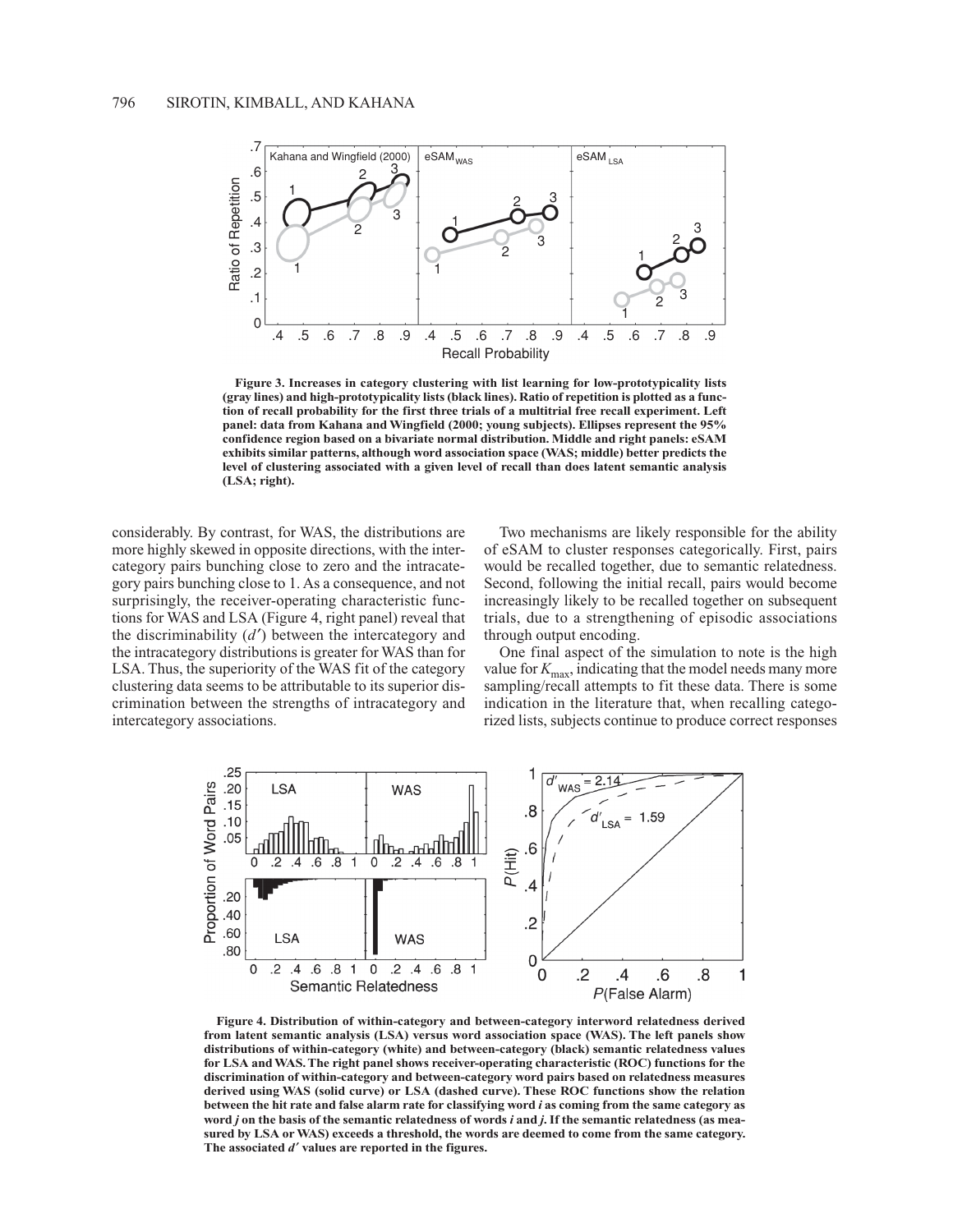late into the recall period, especially when the category cue is potent (Roediger, Payne, Gillespie, & Lean, 1982; Wingfield & Kahana, 2002).

## **Simulation 3: Prior-List and Extra-List Intrusions**

In a discussion of some unpublished observations regarding free recall, Murdock (1974) noted that PLIs tend to come from the most recent list and that there is a monotonically decreasing intrusion gradient across earlier lists. In a secondary analysis of data from several free recall studies, Zaromb et al. (2005) showed that the proportional frequency of PLIs decreases sharply with the number of intervening lists since the list on which the intruded item had appeared.

The present simulation fit eSAM to data from Experiment 2 in Howard and Kahana (1999). In that experiment, each subject experienced study-delayed recall trials for 15 different 12-item lists in each of 10 sessions. For some lists, the subjects performed a distractor task for varying periods between item presentations; we did not simulate those lists but only lists with no such interitem distractors. For our analyses of both the behavioral data and the simulation, we excluded recalls of the first 5 lists, so that for each list included in the analysis, the subjects could have intruded items from 5 lists back. We were also interested in the model's ability to simulate XLIs. Because prior instantiations of SAM had not simulated free recall with a lexicon that included words that had not been presented during the experiment, eSAM is the first SAMtype model potentially capable of explicitly modeling the occurrence of XLIs. Accordingly, we simultaneously fit the PLI-recency curve, the average number of PLIs, and the average number of XLIs, as well as the serial position and the lag-CRP curves, as in Simulation 1. The lexicon contained 482 words drawn from the Toronto Word Pool.

As Figure 5 (left panel) shows, PLIs in the experiment tended to come from more recently presented lists than from more remote lists—a PLI-recency effect, consistent

with Murdock's (1974) observation. As Figure 5 (right panel) shows, eSAM simulates this pattern reasonably well. Furthermore, Table 2 shows that with the same parameter values, eSAM can reproduce correct means not just for PLIs, but also for correct recalls and XLIs. Using the same parameter values, eSAM also provided a good fit to the serial position and lag-CRP curves (not shown, but reflected in the RMSD value for the fit).

The ability of eSAM both to simulate PLIs and to capture the PLI-recency effect arises primarily due to the operation of the contextual drift mechanism and a relatively greater role accorded to item-to-context associations during encoding and retrieval. The fit generated relatively large values for the *a* parameter (the study phase boost in an item's strength of association to context) and for the  $W_c$  parameter (the weight accorded to item-to-context associations in the retrieval process). The fit also generated a relatively small, but nonzero, value for  $\rho$ , the parameter signifying the proportion of item-to-context strength that is conserved between lists. The greater role for contextual associations during encoding and retrieval and the nonzero value for  $\rho$  enabled the model to simulate PLIs in the first place, and the small value of  $\rho$  also ensured that the number of PLIs would be small and that the bulk of the PLIs would come from the most recent list.

The XLIs are made possible by the expanded lexicon and the use of semantic associations to search LTM during retrieval, in combination with residual contextual and episodic associations. These features of the model afford an unpresented item some probability of sampling and recovery, to the extent that it is semantically related to a justrecovered item that is then being used as a retrieval cue.

The low RMSD values obtained in these fits (.07 for both WAS- and LSA-based simulations) attest to eSAM's ability to simultaneously account for many diverse aspects of the experimental data. Here, we are fitting not only serial position curves with great accuracy, but also the within-list associative effects described by the lag-CRP functions, the relative probabilities of correct re-



Figure 5. The effect of recency on prior-list intrusions (PLIs). Data from Experiment 2 in Howard and Kahana (1999; left) show that PLIs tend to come from more recent lists. The eSAM model fit to the data (right) captures the quality of this trend, using word association space (WAS). Error bars denote 95% confidence intervals.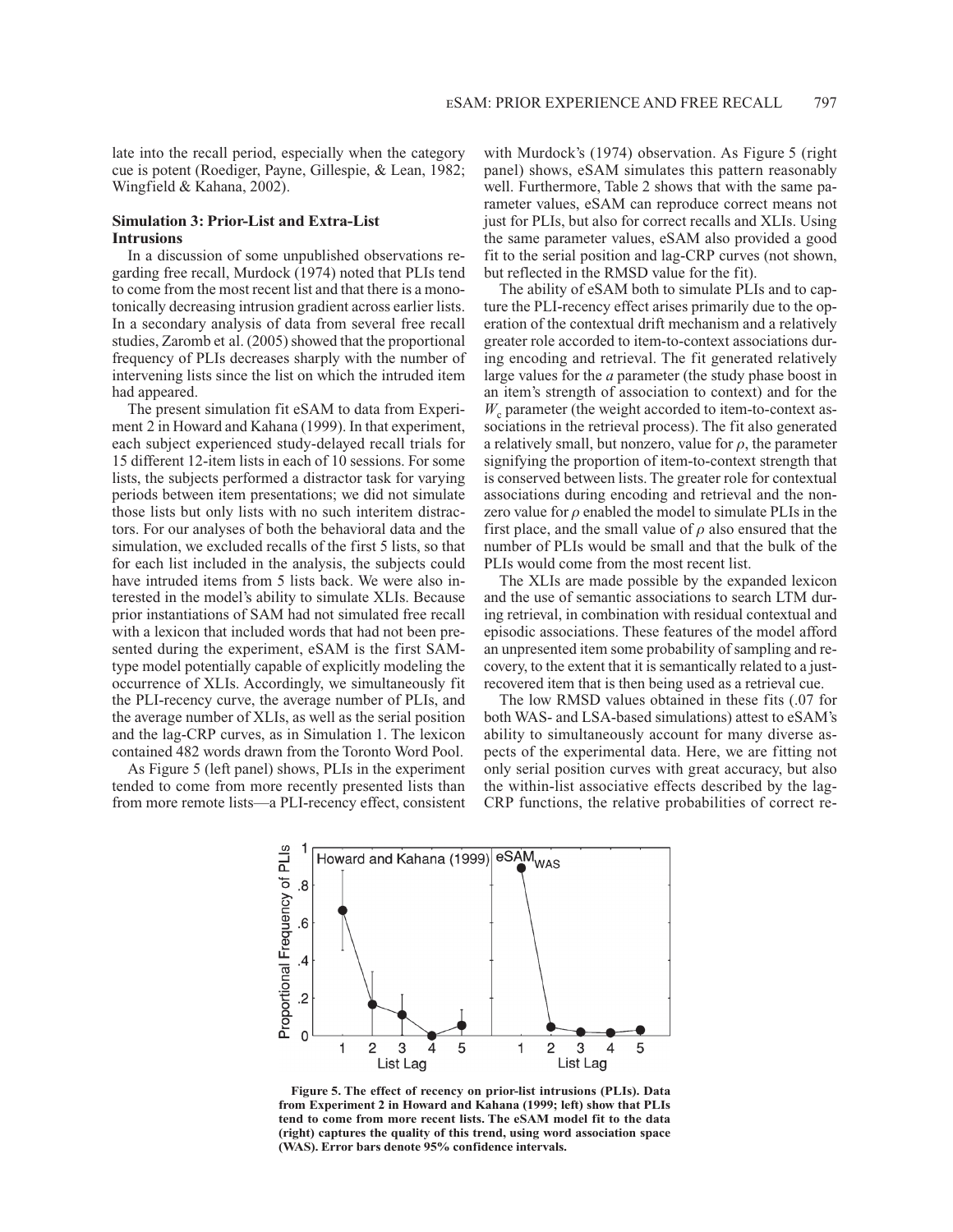|                          | Correct   | PL I      | -XLI      |
|--------------------------|-----------|-----------|-----------|
| Howard and Kahana (1999) | 5.0(0.50) | 0.50(0.2) | 0.20(0.1) |
| eSAM–WAS                 | 47        | 0.53      | 0.18      |

Note—Numbers in parentheses are 95% confidence intervals. Similar results were obtained using latent semantic analysis instead of WAS as the semantic relatedness metric.

calls, PLIs, XLIs, and finally, the temporal gradient of PLIs from previous lists.

## **Simulation 4: Effects of Semantic Relations and Interlist Repetitions on Recall Transitions**

In this simulation, we evaluated eSAM's ability to simultaneously fit several novel features of retrieval in free recall. Focusing on the transitions made during recall, we considered whether eSAM can account for two primary effects of prior experience:  $(1)$  the tendency for subjects to make transitions to semantically related items, even in random word lists and (2) the increased tendency to produce PLIs following recall of an item that had appeared both on the current list and on an earlier list.

We fit eSAM to data from Experiment 1 in Zaromb et al.  $(2005)$ , in which subjects performed 16 studyrecall trials on 20-item lists consisting of a combination of new and repeated items. Our primary goals were to fit two aspects of the data:  $(1)$  the curve specifying the relative

probability of successively recalling items having a particular degree of semantic relatedness (the semantic-CRP curve, described below) and (2) the probability of recalling an item having a particular status—new, repeated, or PLI—as a function of the status of the just-recalled item. In addition, we simultaneously fit the serial position curve, the lag-CRP curve, and the curve specifying the probability of recalling an item first for a particular list as a function of its serial position. The lexicon contained 271 words drawn from the Toronto Word Pool.

Semantic-CRP. Just as the lag-CRP measures the conditional probability of a recall transition as a function of an item's episodic contiguity to the just-recalled item during study, it is possible to measure the conditional probability of a recall transition as a function of an item's semantic similarity to the just-recalled item, as measured using LSA or WAS. Using only the LSA semantic metric, Howard and Kahana (2002) termed this the LSA-CRP function. We term it the *semantic-CRP* to reflect the generality of this effect across semantic spaces. This positive relationship is evident in Figure 6 (left panels), which shows the semantic-CRP functions using LSA and WAS for the combined data drawn from the delayed free recall conditions in Howard and Kahana (1999), as well as Kahana et al. (2002) and Zaromb et al. (2005), all three of which experiments exhibited a similar pattern.

Because the slopes of the semantic-CRP functions were nearly identical across the three studies, we simulated the data from Zaromb et al. (2005) alone. eSAM provided a good fit to the semantic-CRP slopes from Zaromb et al., using the same set of parameter values that also simulta-



Figure 6. Latent semantic analysis (LSA) and word association space (WAS) semantic relatedness values predict output order in free recall. The distribution of pairwise semantic relatedness was divided into bins containing an equal number of pairs (200 bins for LSA, 1,000 bins for WAS). For each bin, we calculated the probability of a recall transition between two words having a similarity value that fell in the bin, as well as the mean similarity value for such transitions. The bins were further collapsed into five relatedness ranges (less than  $0.1, 0.1$  –0.2, 0.2–0.3, 0.3–0.4, and 0.4–1), with the mean conditional probability and similarity value represented for each range. The conditional response probability is plotted as a function of mean semantic relatedness for LSA (top) and WAS (bottom). The line in each figure represents the fit of a regression applied to the average subject data. The experimental data, taken from Howard and Kahana (1999), Kahana, Howard, Zaromb, and Wingfield (2002), and Zaromb et al. (2005), are from delayed free recall. The regression line slope for the data is .23 (95% CI = 0.02) for LSA and 0.2462 (95% CI = 0.0007) for WAS. For the model, the regression slope is .20 (95% CI = 0.01) for LSA and .218 (95% CI = .009) for WAS.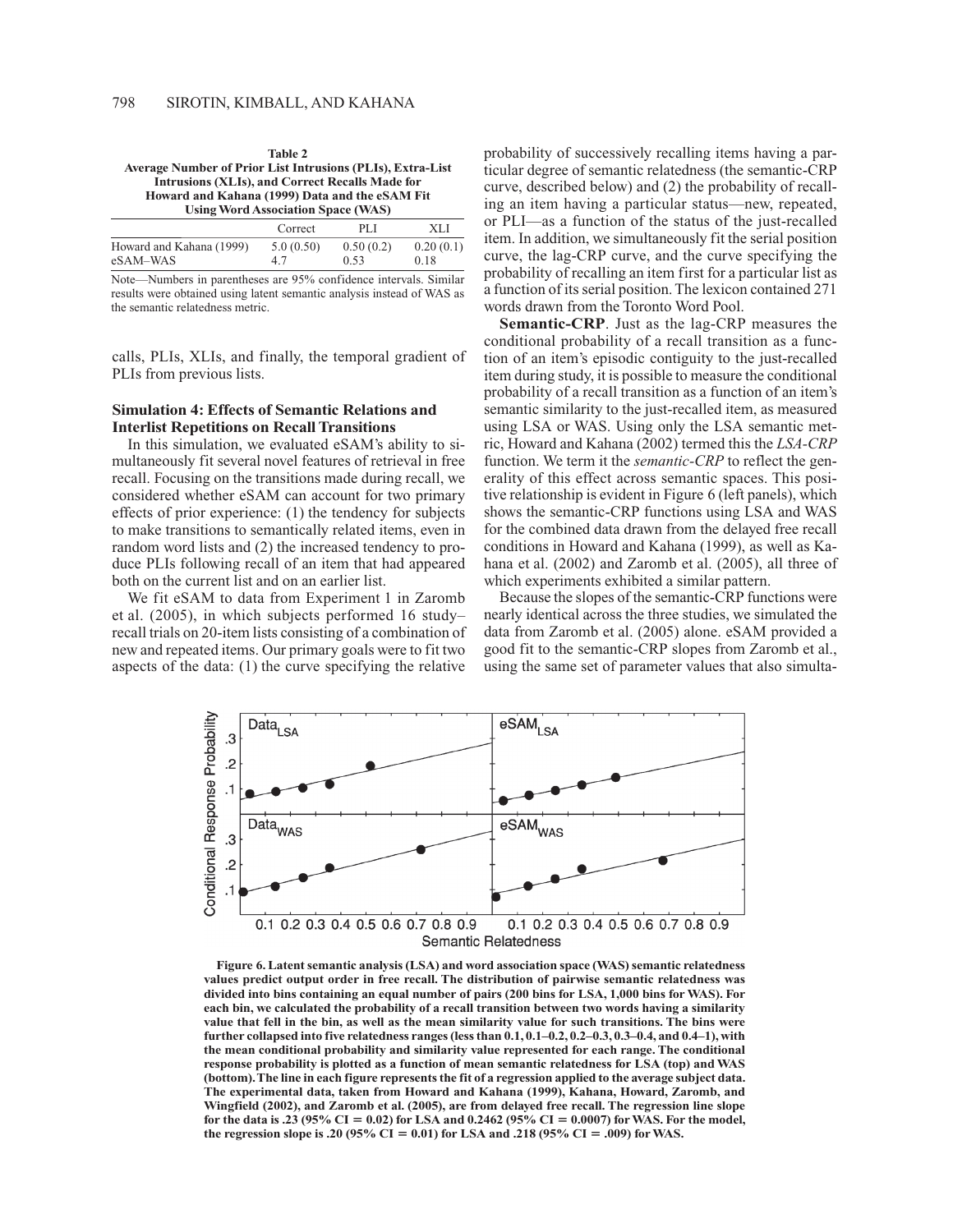neously fit the other aspects of the data. This result clearly depends on the use of pairwise semantic associations to guide LTM search during recall. Accordingly, previous instantiations of SAM, which did not include a semantic search mechanism, would not have been able to fit the semantic-CRP.

**Interlist repetition effects**. The effects of prior episodic learning may also be seen when items are presented on multiple lists within an experimental session. Zaromb et al. (2005) reported both positive and negative effects of such interlist repetitions on recall. Recall of repeated items was enhanced relative to recall of new items. In addition, the enhancement was greater for items that had previously appeared on more recent lists than for those on more remote lists—a list recency effect (see Figure 7, left panel). However, subjects were also more likely to make PLIs following recall of a repeated item than following recall of a new item (see Table 3). Nevertheless, repeated and new items had similar lag-CRP functions, showing similar probabilities of recall transitions to other items from the current list that have particular lags relative to the just-recalled item (see Figure 8, left panel).

To simulate these three interlist repetition effects, we added two features to eSAM: a mechanism that boosts the incrementing of episodic associative strengths for a repeated item while it is in the STM rehearsal buffer during study and a retrieval threshold for item-to-context strength to determine whether an item had appeared in the current target list rather than elsewhere. We next will describe these two mechanisms in more detail, and we then will describe eSAM's fit to data from Zaromb et al. (2005).

Increased episodic strengthening of repeated items **during study**. The greater overall probability of recalling a repeated item and the list recency effect (see Figure 7, left panel) suggested to Zaromb et al. that subjects may be recognizing the item during study as having appeared in a prior list and according it more attention. An alternative explanation, however, is that the improved recall of

items repeated in recent lists is simply a manifestation of recency operating across lists: Just as PLIs exhibit a recency effect (see Figure 5), so too, retrieval of these items will increase the likelihood of recalling a repeated item that was presented on a recent prior list. Zaromb et al. evaluated this account by estimating the increase in recall for repeated items that would be predicted on the basis of the PLI data and found that recency could account for no more than 5% of the increase in performance for repeated items. They therefore concluded that subjects allocate additional attention or encoding resources to items recognized as repetitions. We implement this notion in eSAM by assuming that there is greater strengthening of the repeated item's associations to the study context and episodic associations to other items jointly occupying the STM rehearsal buffer during study.

Accordingly, eSAM assumes that subjects recognize the item as a repeated item if its item-to-context strength exceeds a threshold, such that

$$
1 - e^{-S(i, \text{context})} > k,\tag{4}
$$

where  $k$  is a fixed parameter of the model. If Equation 4 holds true for an item, it is recognized as a repeated item during study, and the normal increments in episodic associative strength are increased by an amount equal to  $R$ times the normal increment, where  $R$  is a free parameter of the model (see Table 1). Thus, a repeated item's item-tocontext strength is incremented by  $(1 + R)a$ , rather than by  $a$ , and its forward and backward interitem strengths are incremented by  $(1 + R)b_1$  and  $(1 + R)b_2$ , rather than by  $b_1$  and  $b_2$ , respectively. This recognition mechanism is similar to that proposed by Raaijmakers (2003), who, in simulating spacing effects, also used contextual associations to discriminate previously presented items and also provided for the possibility that the strength of an item would be boosted if it were recognized as having been presented earlier (although no such boost was actually used in the simulations reported by Raaijmakers, 2003).



Figure 7. Recall gains resulting from interlist repetition. Left panel: recall probability of repeated items as a function of list recency for data from Zaromb et al. (2005). Right panel: simulated results in eSAM using word association space (WAS) as the semantic relatedness metric. Dashed lines indicate the probability of recalling new items. Error bars denote 95% confidence intervals.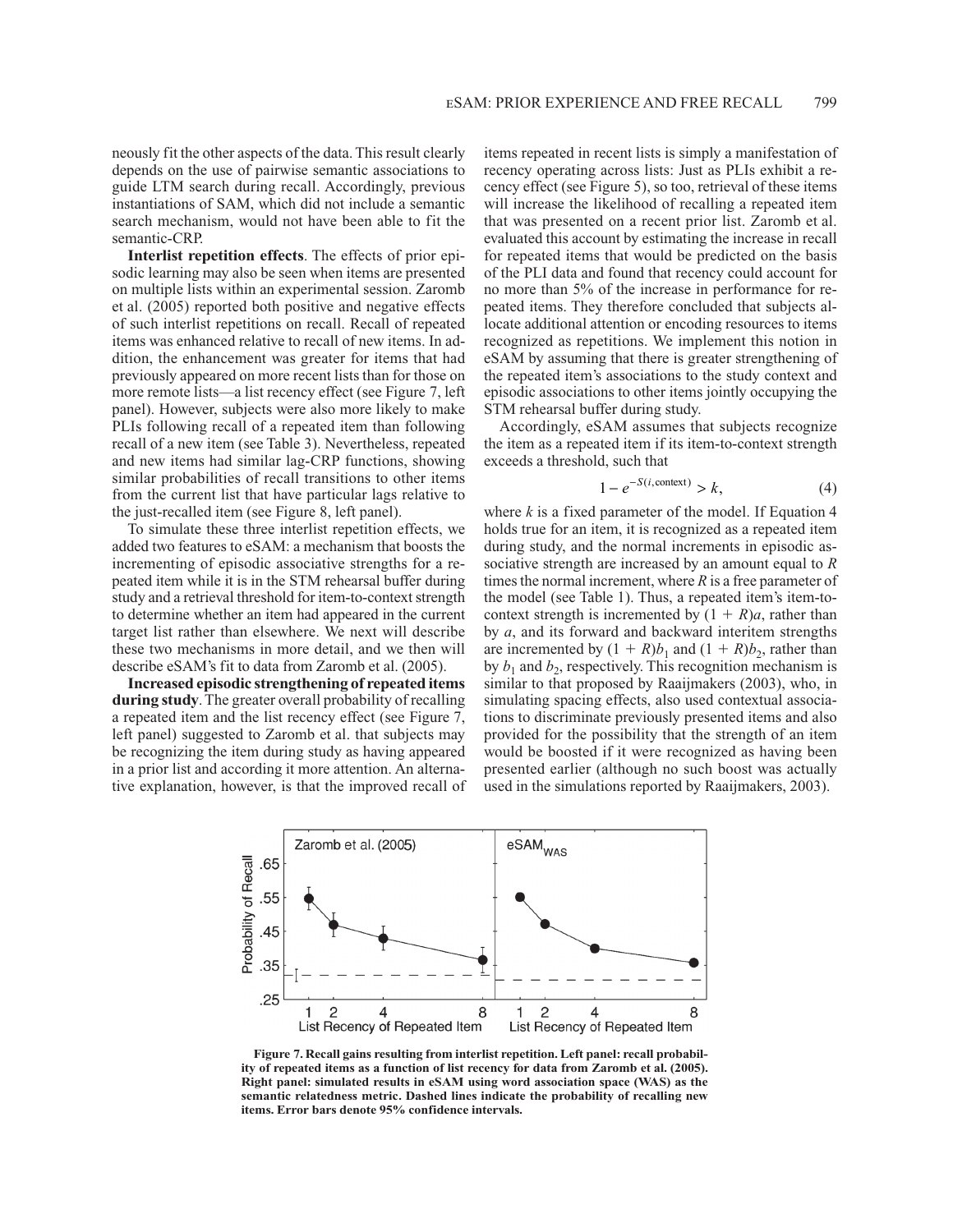Table 3 **Conditional Transition Probabilities Showing the Probability** of the Type of Item to Be Recalled Next Given the Type of Item **That Has Just Been Recalled** 

|            | To:      |                      |           |           |  |  |  |
|------------|----------|----------------------|-----------|-----------|--|--|--|
| From:      | New      | Repeated             | PLI       | Stop      |  |  |  |
|            |          | Zaromb et al. (2005) |           |           |  |  |  |
| <b>New</b> | .59(.02) | .18(0.01)            | .09(0.01) | .15(0.01) |  |  |  |
| Repeated   | .61(.03) | .16(.02)             | .12(.02)  | .12(.02)  |  |  |  |
| PLI        | .33(.07) | .22(.08)             | .18(0.05) | .28(.08)  |  |  |  |
|            |          | eSAM-WAS             |           |           |  |  |  |
| <b>New</b> | .60      | .19                  | .05       | .15       |  |  |  |
| Repeated   | .62      | .17                  | .12       | .13       |  |  |  |
| PLI        | .31      | .33                  | .22       | .37       |  |  |  |

Note—Upper part gives data from Zaromb et al. (2005). Numbers in parentheses are 95% confidence intervals. Lower part presents simulated results in eSAM, using word association space (WAS) as the semantic relatedness metric.

List discrimination during retrieval of lists with repeated items. When items are repeated across lists, subjects may adopt a criterion during recall that permits better discrimination between items that had appeared on previous lists and those that had appeared on the current list. We implemented this notion in eSAM by assuming that subjects adopt an additional criterion for recovery, such that, notwithstanding satisfaction of other recovery criteria, an item is recovered only if its contextual strength exceeds a criterion indicating its presence on the current list—specifically,

$$
1 - e^{-S(i, \text{context})} > m,\tag{5}
$$

where  $m$  is a free parameter of the model (see Table 1).

List recency effects. As is shown in Figure 7 (left panel), Zaromb et al. (2005) reported that the boost in recall probability for a repeated item declined exponentially as more lists intervened between the list on which it originally appeared and the list on which it was repeated, until, after eight intervening lists, the recall probability approximated that of a new item. This pattern is consistent with research on spacing effects in that, although spaced repetition helps recall more than does massed repetition when there is a long retention interval following the second presentation, the reverse is true when the retention interval following the second presentation is short (Glenberg, 1977; Melton, 1963; Peterson, 1966; Peterson, Wampler, Kirkpatrick, & Saltzman, 1963). In Zaromb et al, recall always shortly followed the second presentation, and accordingly, there was better recall of more recently repeated items. Figure 7 (right panel) shows that eSAM is able to fit this pattern, due to its incorporation of a mechanism by which the strength of an item's association to context decays exponentially across succeeding lists.

**Recall transitions.** Table 3 (top) shows the probabilities of recall transitions to a new item, repeated item, or PLI, conditionalized on the just-recalled item having been a new item, a repeated item, or a PLI. These conditional probabilities were first determined separately for each subject and then averaged across subjects. In calculating each subject's transition probabilities, we collapsed across output position (i.e., first to second response, second to third response, etc.), including only those output positions for which a subject recalled at least two items of a given type. Table 3 (bottom) shows that the model captures this pattern of recall transitions well.

Of particular interest for the eSAM model, both the behavioral and the simulation data in Table 3 indicate that the probability of a PLI is greater following recall of a repeated item than following recall of a new item and greater still following another PLI. Within the eSAM framework, the explanation for this pattern of transitions to PLIs rests in the differing degrees of episodic association strength between these different types of items and PLIs. When the just-recalled item serving as a retrieval cue had been presented both in the current list and in a prior list, episodic associations between that cue item and current list items must compete with the cue item's episodic associations to prior list items. Sometimes the current list items will win



Figure 8. Lag-recency effects for transitions from new and repeated items. Left panel: conditional response probability as a function of lag for new items (filled circles) and repeated items (open circles) in Zaromb et al. (2005). Error bars denote 95% confidence intervals. Right panel: simulated results in eSAM using word association space (WAS) as the semantic relatedness metric.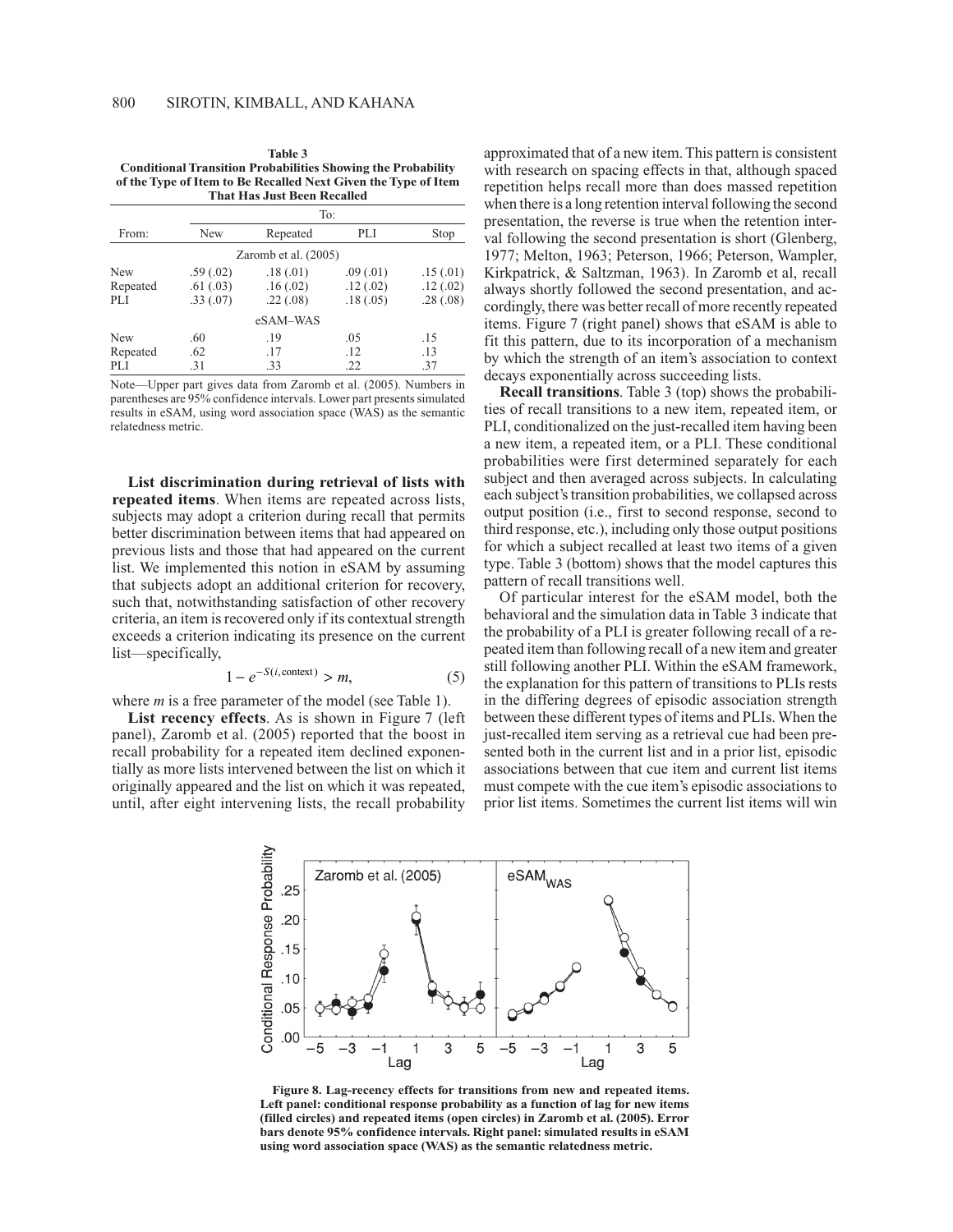this competition, and sometimes the PLIs will win, resulting in a moderate level of transitions to PLIs. However, when the just-recalled item is itself a PLI, the retrieval competition is especially likely to be won by a prior-list item, because such an item has substantial episodic associations only to other prior-list items. By contrast, a new item serving as a cue has substantial episodic associations to current list items, but not to unrepeated items from previous lists, and the rate of PLIs will be low in that case, although it will still be nonzero because of transitions based on semantic and residual contextual associations.

Notwithstanding differences in the capacities of new and repeated items to serve as retrieval cues for PLIs and differences in the unconditional probability of recalling a repeated item versus a new item, Figure 8 (left panel) shows that Zaromb et al. (2005) found no distinction between the lag-CRP curves for new and repeated items. The similarity of these patterns suggests that the recall of a repeated item does not significantly affect subjects' tendency to recall nearby list items in succession (the lagrecency effect). Figure 8 (right panel) shows that eSAM captures the similarity in the new and the repeated items' lag-CRP functions.

## **Comparison of Parameter Values Across Simulations**

We did not systematically examine the contributions of the free parameters to each fit, either alone or in combination. However, we can offer some general observations regarding the variation of parameter values across the simulations. For this purpose, Simulation 1, in which we modeled the serial position and lag-CRP curves for the data in Murdock (1962), provides a baseline condition, in that the effects did not depend on semantic relations or on recall of multiple lists. Consistent with the nonsemantic nature of the effects, the free parameter values for Simulation 1, using the WAS and LSA semantic metrics, were quite similar.

Of the remaining three simulations that involved semantic effects and/or recall of multiple lists, Simulation 4 yielded parameter values closest to those of Simulation 1. That simulation involved the presentation of multiple lists, with some items repeated across lists, and several effects were fit simultaneously, including the semantic-CRP curve and several measures that were more episodic in nature (serial position, lag-CRP, probability of first recall curves, and transitions among new items, repeated items, and PLIs). The most notable exception to the similarity between parameter values for Simulations 1 and 4 is the reversal of the values for the episodic and semantic retrieval weight parameters,  $W_e$  and  $W_s$ , respectively. This reversal makes sense in light of the addition of semantic effects in Simulation 4. As with Simulation 1, the patterns of parameter values for Simulation 4 were quite similar for the WAS and the LSA metrics.

Relative to the parameter values in Simulations 1 and 4, the parameter values to fit the category clustering data in Simulation 2 changed in similar directions for the WAS and the LSA metrics. However, the changes were more dramatic and the quantitative fit was substantially better for the WAS metric than for the LSA metric. The changes reflected the need to achieve the twin goals of ensuring more semantically than episodically based recall transitions and of generating extremely high levels of recall. It seems plausible that, to generate a greater proportion of intracategory than intercategory transitions during recall, the semantic retrieval weight parameter  $(W_s)$  remained relatively high, as for Simulation 4, but the episodic retrieval weight parameter  $(W_e)$  declined. It also seems plausible that, to achieve an extremely high level of recall, the model compensated for the reduction in the episodic retrieval weight parameter by increasing the values of three contextual association parameters (e,  $\rho$ , and  $W_{\rho}$ ) and by prolonging the search of LTM  $(K_{\text{max}}$  increased).

Finally, Simulation 3 involved modeling multiple list recall and, specifically, the PLI recency effect, the number of PLIs, XLIs, and correct items recalled, and the serial position and lag-CRP curves. Once again, the WAS and the LSA metrics yielded similar patterns of parameter values (with one notable exception, discussed below). As in Simulation 2, the simulated effects appear to have generated competing influences on parameter values. Three of the contextual association parameters were relatively high—a,  $W_e$ , and (for the LSA simulation) e—but the fourth,  $\rho$ , was very low, albeit nonzero. A plausible interpretation of this pattern is that the first three parameters needed to be high in order to filter out and avoid an excessive number of XLIs, whereas the low value of  $\rho$  served to preserve just enough of the high level of contextual association strength across lists to enable eSAM to simulate the proper number and recency of the PLIs. Filtering out XLIs is also likely to be behind the relatively high level of episodic associative strength parameters,  $b_1$  and  $f_1$ . The most significant difference in parameter values for the WAS and the LSA simulations was the value of the semantic retrieval weight parameter, which was relatively high for the WAS simulation but relatively low for the LSA simulation. This difference might arise from the difference in the distribution of associations across the two semantic spaces, as discussed earlier, with WAS having a more polarized distribution of association values and LSA having a more uniform distribution. LSA could be more sensitive to semantically induced XLIs due to this distributional property—on average, items tend to be more semantically related to other items—thus requiring a lower semantic retrieval weight to avoid an excessive number of XLIs.

### **GENERAL DISCUSSION**

We have shown that eSAM, an extension of SAM, is able to simulate several key effects of prior semantic and episodic learning on episodic free recall. By including representations of interitem semantic associations in LTM, and by using those associations along with contextual and episodic associations to guide memory search during re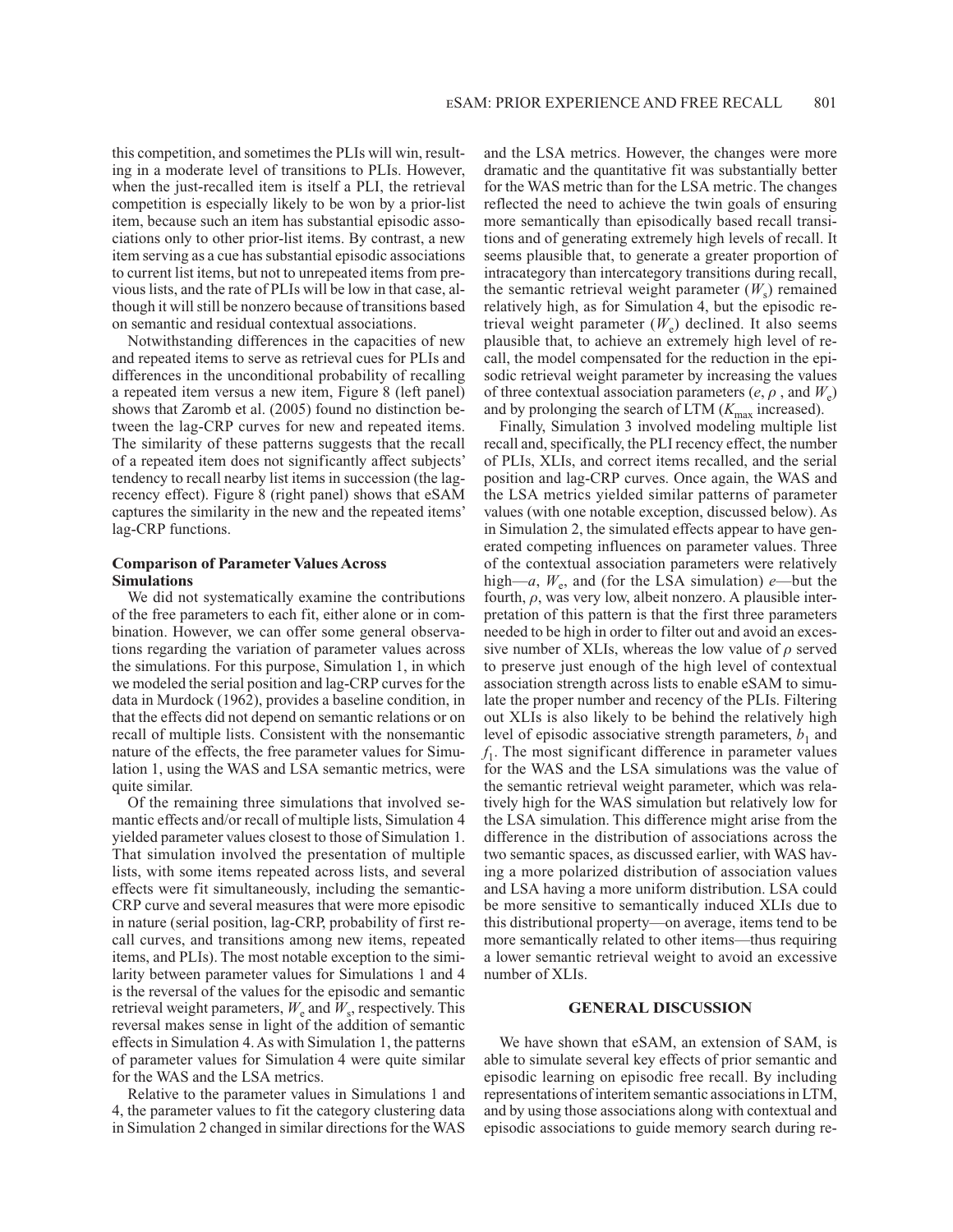trieval, eSAM was able to simulate category clustering, as well as semantically based recall transitions and extra-list intrusions. By also including representations of prior-list items in LTM and adding a decay-based contextual drift mechanism, eSAM was able to simulate correct numbers of PLIs, as well as the PLI-recency effect. Finally, by adding a mechanism to boost the episodic strengthening of prior-list items when they are re-presented on a later list, as well as a mechanism to distinguish between prior-list items and current-list items during recall, eSAM was able to simulate the pattern of effects of such interlist item repetitions on free recall.

#### **Semantic Memory**

In eSAM, semantic associations are not affected by events that occur during the experiment, and such associations play a role only during retrieval, acting as an additional source of information that constrains, and is constrained by, contextual and episodic associations in guiding LTM search. There are several reasons for our handling of semantic associations in this way. Perhaps most important, we wanted to maintain the spirit of SAM by extending the sampling rule offered by Raaijmakers and Shiffrin (1980), multiplying semantic association strengths with the contextual and episodic association strengths that are combined multiplicatively in their sampling rule.

In addition, such a multiplicative sampling rule seems useful because it provides a mechanism by which episodic/ contextual factors constrain semantic search, thereby avoiding an explosion of semantically induced intrusions, and semantic factors also constrain episodic search, so as to account for effects based on semantic properties of stimuli and/or semantic strategies.

Although the multiplicative rule requires that each type of association always play some modulating role in the sampling process, the relative importance of these different types of associations is adjusted in eSAM through variation of the retrieval weight parameters, which are exponents of the associative strengths in the sampling rule. For example, in Simulation 1, the value of the episodic retrieval weight parameter  $W_e$  was much greater than that of the semantic retrieval weight parameter  $W_s$ , befitting an episodically oriented task using stimuli that had relatively low interitem semantic associations. By contrast, in the other three simulations, which involved the modeling of categorical clustering and semantically induced intrusions and recall transitions,  $W_s$  was greater than  $W_e$ . In this way, eSAM is able to emphasize semantic or episodic factors in its search of LTM.

Another aspect of the treatment of semantic associations in eSAM is the use of separate episodic and semantic matrices. This feature allows episodic and semantic traces to be affected differently by events during the experiment. In the current version of eSAM, we have assumed that the episodic trace strengths are affected by experimental events and that the semantic trace strengths are not. This assumption seemed the most conservative and parsimonious to us. We do not rule out the possibility that semantic associations might be affected by events during the experiment, but any such mechanism would seem to add undue complexity to the model at this point.

Finally, the current version of eSAM assumes that semantic associations play a role only in retrieval. The model could have been structured to permit such associations to affect episodic processing during study. However, we took a more conservative and parsimonious approach, avoiding the addition of another mechanism absent a demonstrated need for it. Such an additional mechanism does not appear necessary to simulate these data. Nevertheless, we do not rule out the addition of such a mechanism as and when it proves necessary to model other behavioral data.

#### **Measurement of Semantic Association Strength**

Although LSA and WAS are both consistent with the SAM framework, we found that WAS provided a better fit to the category clustering data (see Simulation 2). This difference in fit seems attributable to the fact that, relative to LSA, WAS has both stronger associative coupling within natural categories and weaker associative coupling across different categories. In addition, whereas LSA strengths are based on co-occurrences in written text, WAS strengths are based on actual subjects' association protocols, thus more naturally assessing the tendency of one word to bring another to mind, in accord with the associative mechanism in eSAM.

The difference in fit using different semantic association metrics also suggests that some portion of the deviations from behavioral data may be attributable to measurement issues, rather than to features of the model itself. It seems likely that an even better fit of semantic data could be obtained using a semantic matrix consisting only of direct pairwise associations, as measured by word association norms, particularly to the extent that such norms reflect the actual asymmetric nature of word associations, in contrast to the symmetry imposed by both LSA and WAS. However, as of yet, direct associations have not been measured for a sufficiently large number of words as to permit exclusive use of such associations in a model such as eSAM, which requires a pairwise association strength value for each pair of words in a large lexicon.

#### **Contextual Drift**

As was noted previously, eSAM uses a simplified contextual drift mechanism that does not represent context as a vector of features and that does not change context after each time increment or item presentation (as in Howard & Kahana, 2002; Mensink & Raaijmakers, 1988; Murdock, 1997) but, rather, assumes that context changes after each list. However, our simplified implementation of context will likely require modification to permit eSAM to simulate other data. For one thing, the current implementation does not allow eSAM to retrieve items on a particular list from among several lists (e.g., Shiffrin, 1970), because there is no specific context marker for a particular list. In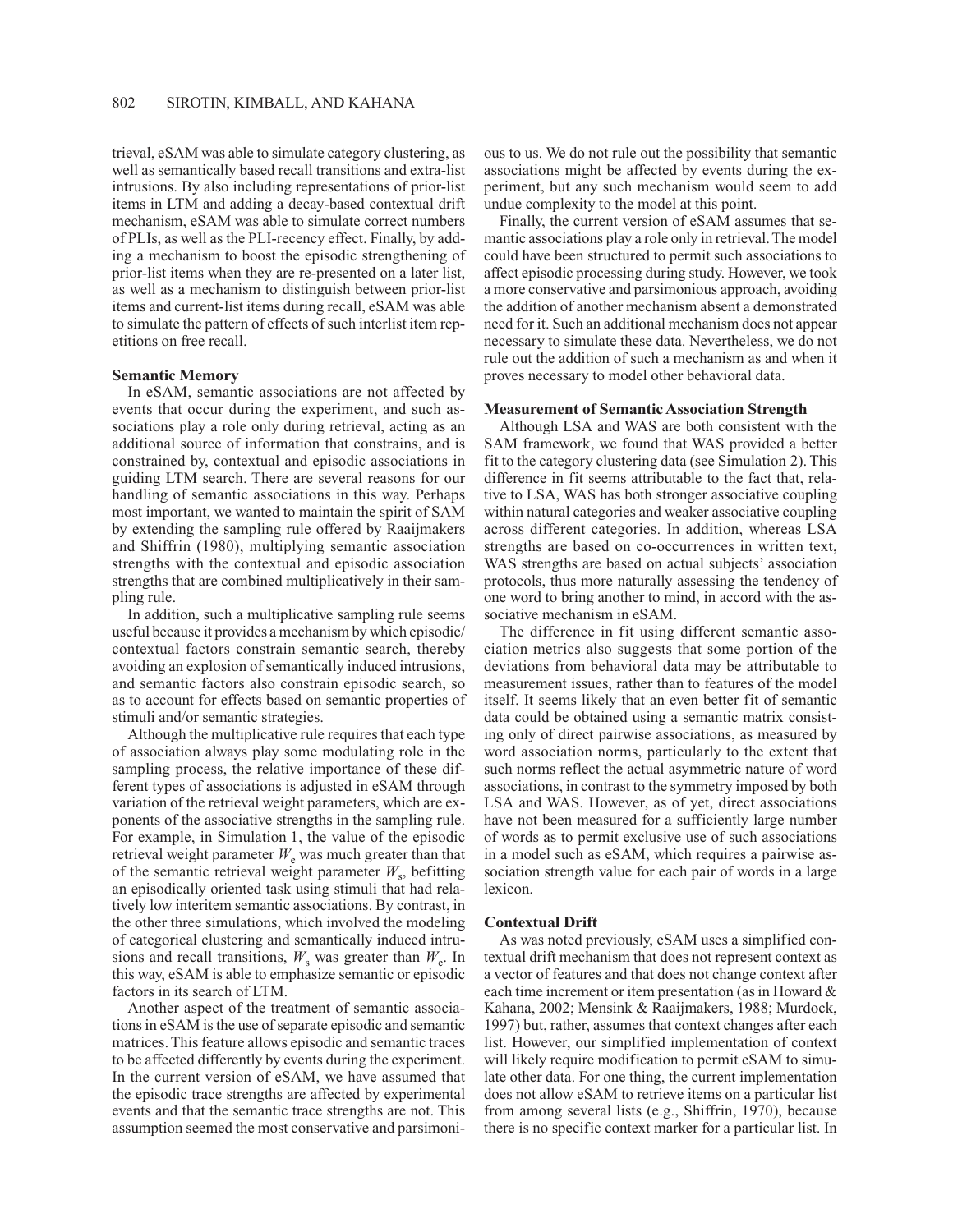addition, it may prove important to distinguish between contexts associated with particular items and those associated with particular lists, as in the large literature on source memory judgments (see K. Mitchell & Johnson, 2000, for a review). To simulate these sorts of effects, eSAM could be modified to include a richer representation of context and, specifically, a mechanism for using items as retrieval cues for context, in addition to the reverse.

## **Scale Invariance of Recency and Temporal Contiguity**

One shortcoming of dual-store models is their reliance on STM rehearsal to explain the recency effect and the lag-recency effect. As was noted previously, STM rehearsal can explain the recency effect in immediate free recall; it can also explain the elimination of the recency effect in delayed free recall by assuming that STM is emptied of studied items when a demanding distractor task is interposed between study and test (Postman & Phillips, 1965). However, the recency effect also occurs when a demanding distractor task is interposed between item presentations during study, as well as between study and test-a condition referred to as *continuous distractor* free recall (Bjork & Whitten, 1974). In this continuous distractor condition, overall recall is diminished, but the relative advantage accorded to end-of-list items is essentially the same as in immediate free recall. This *long-term re*cency effect has been replicated many times, and it holds over a wide range of interpresentation intervals (Glenberg, Bradley, Kraus, & Renzaglia, 1983; Glenberg et al., 1980; Howard & Kahana, 1999). Dual-store models, such as SAM and eSAM, have difficulty explaining the longterm recency effect and its invariance across time scales, because the distractor task that displaces the contents of STM in delayed free recall should also displace the contents of STM in continuous distractor free recall.

Dual-store models also have difficulty explaining the finding that lag-recency is not disrupted in continuous distractor free recall (Howard & Kahana, 1999). As with the recency effect, STM rehearsal can explain the occurrence of the lag-recency effect in immediate free recall and in delayed free recall: Temporally contiguous items—those presented in nearby serial positions—would spend more time being jointly rehearsed together in STM than would items from more remote serial positions. Temporally contiguous items would, therefore, be more strongly associated episodically and more likely to be recalled in nearby output positions, due to cuing with interitem episodic associations. However, STM rehearsal cannot account for the occurrence of the lag-recency effect in continuous distractor free recall, because an interitem distractor should disrupt the formation of interitem episodic associations in STM. The scale invariance of the lag-recency effect therefore requires an alternative explanation.

One way to account for the long-term associative effects observed by Howard and Kahana (1999) involves a contextual drift mechanism that is somewhat different from that posited in eSAM, in Mensink and Raaijmakers (1988), and in Murdock (1997). Howard and Kahana (1999) proposed that recall of an item results in a partial reinstatement of the context that obtained when that item was studied. This *retrieved context* serves as a retrieval cue for other items with a similar context at study, which are most likely to be items from nearby serial positions, thus yielding the lag-recency effect. Howard and Kahana (1999) also posited that retrieval transitions are driven by the relative similarity between the temporal contexts of different list items, resulting in the scale invariance of the recency and lag-recency effects. These notions led to the development of the temporal context model (TCM; Howard & Kahana, 2002), a mathematical model that incorporates mechanisms for contextual drift and the formation of item-to-context associations and is able to capture these long-term recency and lag-recency effects. However, because that model lacks much of the machinery in SAM and eSAM, it cannot account for the detailed aspects of free recall data that we fit in our simulations. Future work aimed at integrating the key ideas in eSAM and TCM may result in a model that can account for many of the known features of episodic free recall, including, in particular, the effects of prior semantic and episodic learning.

## **CONCLUDING COMMENT**

We have demonstrated that the venerable SAM model can be implemented in a way that includes a lexicon extending beyond the words on a single list and representations of semantic associations that are used to guide retrieval from LTM. Implementing these features allowed eSAM to simulate several effects of semantic associations on free recall. At the same time, we demonstrated that including a contextual drift mechanism, as well as specialized mechanisms involving items repeated on multiple study lists, permitted eSAM to simulate several effects of episodic experience on free recall. These features thus allow eSAM to go beyond recall of a single list to model phenomena that reflect the effects of prior episodic experience and semantic knowledge on free recall.

#### **REFERENCES**

- ANDERSON, J. R., & BOWER, G. H. (1972). Recognition and retrieval processes in free recall. Psychological Review, 79, 97-123.
- BARTLETT, F. C. (1932). Remembering: A study in experimental and social psychology. New York: Cambridge University Press.
- BJORK, R. A., & WHITTEN, W. B. (1974). Recency-sensitive retrieval processes in long-term free recall. Cognitive Psychology, 6, 173-189.
- BOUSFIELD, W. A. (1953). The occurrence of clustering in the recall of randomly arranged associates. Journal of General Psychology, 49, 229-240.
- CLARK, S. E. (1995). The generation effect and the modeling of associations in memory. Memory & Cognition, 23, 442-455.
- DEESE, J. (1959). On the prediction of occurrence of particular verbal intrusions in immediate recall. Journal of Experimental Psychology, 58, 17-22.
- ESTES, W. K. (1955a). Statistical theory of distributional phenomena in learning. Psychological Review, 62, 369-377.
- ESTES, W. K. (1955b). Statistical theory of spontaneous recovery and regression. Psychological Review, 62, 145-154.
- ESTES, Z. (2003). Domain differences in the structure of artifactual and natural categories. Memory & Cognition, 31, 199-214.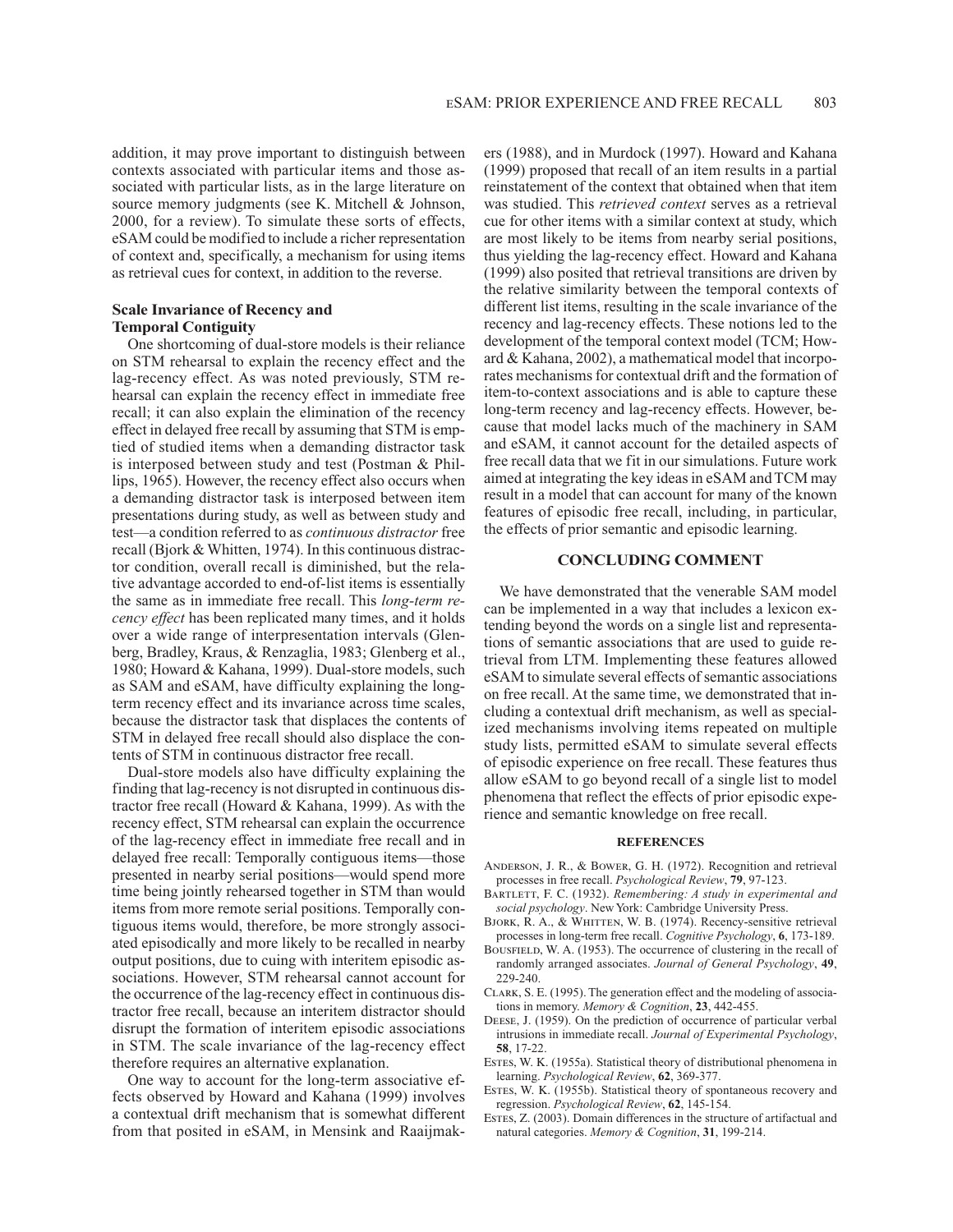- FRENDER, R., & DOUBILET, P. (1974). More on measures of category clustering in free recall—although probably not the last word. Psychological Bulletin, 81, 64-66.
- FRIENDLY, M., FRANKLIN, P. E., HOFFMAN, D., & RUBIN, D. C. (1982). The Toronto Word Pool: Norms for imagery, concreteness, orthographic variables, and grammatical usage for 1,080 words. Behavior Research Methods & Instrumentation, 14, 375-399.
- GILLUND, G., & SHIFFRIN, R. M. (1984). A retrieval model for both recognition and recall. Psychological Review, 91, 1-67.
- GLANZER, M. (1976). Intonation grouping and related words in free recall. Journal of Verbal Learning & Verbal Behavior, 15, 85-92.
- GLANZER, M., KOPPENAAL, L., & NELSON, R. (1972). Effects of relations between words on short-term storage and long-term storage. Journal of Verbal Learning & Verbal Behavior, 11, 403-416.
- GLENBERG, A. M. (1977). Influences of retrieval processes on the spacing effect in free recall. Journal of Experimental Psychology: Human Learning & Memory, 3, 282-294.
- GLENBERG, A. M., BRADLEY, M. M., KRAUS, T. A., & RENZAGLIA, G. J. (1983). Studies of the long-term recency effect: Support for a contextually guided retrieval theory. Journal of Experimental Psychology: Learning, Memory, & Cognition, 9, 231-255.
- GLENBERG, A. M., BRADLEY, M. M., STEVENSON, J. A., KRAUS, T. A., TKACHUK, M. J., GRETZ, A. L., ET AL. (1980). A two-process account of long-term serial position effects. Journal of Experimental Psychology: Human Learning & Memory, 6, 355-369.
- GRONLUND, S. D., & SHIFFRIN, R. M. (1986). Retrieval strategies in recall of natural categories and categorized lists. Journal of Experimental Psychology: Learning, Memory, & Cognition, 12, 550-561.
- HOWARD, M. W., & KAHANA, M. J. (1999). Contextual variability and serial position effects in free recall. Journal of Experimental Psychology: Learning, Memory, & Cognition, 25, 923-941.
- HOWARD, M. W., & KAHANA, M. J. (2002). A distributed representation of temporal context. Journal of Mathematical Psychology, 46, 269-299.
- JENKINS, J. J., & RUSSELL, W. (1952). Associative clustering during recall. Journal of Abnormal & Social Psychology, 47, 818-821.
- KAHANA, M. J. (1996). Associative retrieval processes in free recall. Memory & Cognition, 24, 103-109.
- KAHANA, M. J., & CAPLAN, J. B. (2002). Associative asymmetry in probed recall of serial lists. Memory & Cognition, 30, 841-849.
- KAHANA, M. J., & HOWARD, M. W. (2005). Spacing and lag effects in free recall of pure lists. Psychonomic Bulletin & Review, 12, 159-164.
- KAHANA, M. J., HOWARD, M. W., ZAROMB, F., & WINGFIELD, A. (2002). Age dissociates recency and lag-recency effects in free recall. Journal of Experimental Psychology: Learning, Memory, & Cognition, 28, 530-540.
- KAHANA, M. J., & WINGFIELD, A. (2000). A functional relation between learning and organization in free recall. Psychonomic Bulletin & Review, 7, 516-521.
- KLEIN, K. A., ADDIS, K. M., & KAHANA, M. J. (2005). A comparative analysis of serial and free recall. Memory & Cognition, 33, 833-839.
- LANDAUER, T. K., & DUMAIS, S. T. (1997). Solution to Plato's problem: The latent semantic analysis theory of acquisition, induction, and representation of knowledge. Psychological Review, 104, 211-240.
- LANDAUER, T. K., FOLTZ, P. W., & LAHAM, D. (1998). Introduction to latent semantic analysis. Discourse Processes, 25, 259-284.
- MELTON, A. W. (1963). Implications of short-term memory for a general theory of memory. Journal of Verbal Learning & Verbal Behavior,  $2, 1 - 21.$
- MENSINK, G.-J., & RAAIJMAKERS, J. G. W. (1988). A model for interference and forgetting. Psychological Review, 95, 434-455.
- MITCHELL, K., & JOHNSON, M. (2000). Source monitoring: Attributing memories to sources. In E. Tulving & F. I. M. Craik (Eds.), Oxford handbook of human memory (pp. 179-185). Oxford: Oxford University Press.
- MITCHELL, M. (1996). An introduction to genetic algorithms. Cambridge, MA: MIT Press.
- MURDOCK, B. B. (1962). The serial position effect of free recall. Journal of Experimental Psychology, 64, 482-488.
- MURDOCK, B. B. (1974). Human memory: Theory and data. Potomac, MD: Erlbaum.
- MURDOCK, B. B. (1997). Context and mediators in a theory of distributed associative memory (TODAM2). Psychological Review, 104, 839-862
- NELSON, D. L., MCEVOY, C. L., & SCHREIBER, T. A. (2004). The University of South Florida free association, rhyme, and word fragment norms. Behavior Research Methods, Instruments, & Computers, 36, 402-407.
- NELSON, D. L., MCKINNEY, V. M., GEE, N. R., & JANCZURA, G. A. (1998). Interpreting the influence of implicitly activated memories on recall and recognition. Psychological Review, 105, 299-324.
- PETERSON, L. R. (1966). Short-term verbal memory and learning. Psychological Review, 73, 193-207.
- PETERSON, L. R., WAMPLER, R., KIRKPATRICK, M., & SALTZMAN, D. (1963). Effect of spacing presentations on retention of a paired associate over short intervals. Journal of Experimental Psychology, 66, 206-209.
- PHILLIPS, J. L., SHIFFRIN, R. J., & ATKINSON, R. C. (1967). The effects of list length on short-term memory. Journal of Verbal Learning & Verbal Behavior, 6, 303-311.
- POLLIO, H. R., RICHARDS, S., & LUCAS, R. (1969). Temporal properties of category recall. Journal of Verbal Learning & Verbal Behavior, 8, 529-536
- POSTMAN, L., & PHILLIPS, L. W. (1965). Short-term temporal changes in free recall. Quarterly Journal of Experimental Psychology, 17, 132-138
- POSTMAN, L., & UNDERWOOD, B. J. (1973). Critical issues in interference theory. Memory & Cognition, 1, 19-40.
- RAAIJMAKERS, J. G. W. (1979). Retrieval from long-term store: A general theory and mathematical models. Unpublished doctoral dissertation, University of Nijmegen.
- RAAIJMAKERS, J. G. W. (2003). Spacing and repetition effects in human memory: Application of the SAM model. Cognitive Science, 27, 431-452.
- RAAIJMAKERS, J. G. W., & SHIFFRIN, R. M. (1980). SAM: A theory of probabilistic search of associative memory. In G. H. Bower (Ed.), The psychology of learning and motivation: Advances in research and theory (Vol. 14, pp. 207-262). New York: Academic Press.
- RAAIJMAKERS, J. G. W., & SHIFFRIN, R. M. (1981). Search of associative memory. Psychological Review, 88, 93-134.
- RASKIN, E., & COOK, S. W. (1937). The strength and direction of associations formed in the learning of nonsense syllables. Journal of Experimental Psychology, 20, 381-395.
- ROEDIGER, H. L., III, & MCDERMOTT, K. B. (1995). Creating false memories: Remembering words not presented in lists. Journal of Experimental Psychology: Learning, Memory, & Cognition, 21, 803-814
- ROEDIGER, H. L., III, PAYNE, D. G., GILLESPIE, G. L., & LEAN, D. S. (1982). Hypermnesia as determined by level of recall. Journal of Verbal Learning & Verbal Behavior, 21, 635-655.
- ROMNEY, A. K., BREWER, D. D., & BATCHELDER, W. H. (1993). Predicting clustering from semantic structure. Psychological Science, 4.28-34.
- SHIFFRIN, R. M. (1970). Forgetting: Trace erosion or retrieval failure? Science, 168, 1601-1603.
- SHIFFRIN, R. M., & RAAIJMAKERS, J. (1992). The SAM retrieval model: A retrospective and prospective. In A. F. Healy, S. M. Kosslyn, & R. M. Shiffrin (Eds.), From learning processes to cognitive processes: Essays in honor of William K. Estes (Vol. 2, pp. 69-86). Potomac, MD: Erlbaum.
- SHIFFRIN, R. M., RATCLIFF, R., & CLARK, S. E. (1990). List-strength effect: II. Theoretical mechanisms. Journal of Experimental Psychology: Learning, Memory, & Cognition, 16, 179-195.
- STEYVERS, M., SHIFFRIN, R. M., & NELSON, D. L. (2005). Word association spaces for predicting semantic similarity effects in episodic memory. In A. F. Healy (Ed.), Experimental cognitive psychology and its applications (pp. 237-249). Washington, DC: American Psychological Association.
- TULVING, E. (1966). Subjective organization and effects of repetition in multi-trial free-recall learning. Journal of Verbal Learning & Verbal Behavior, 5, 193-197.
- TULVING, E. (1968). Theoretical issues in free recall. In T. R. Dixon &